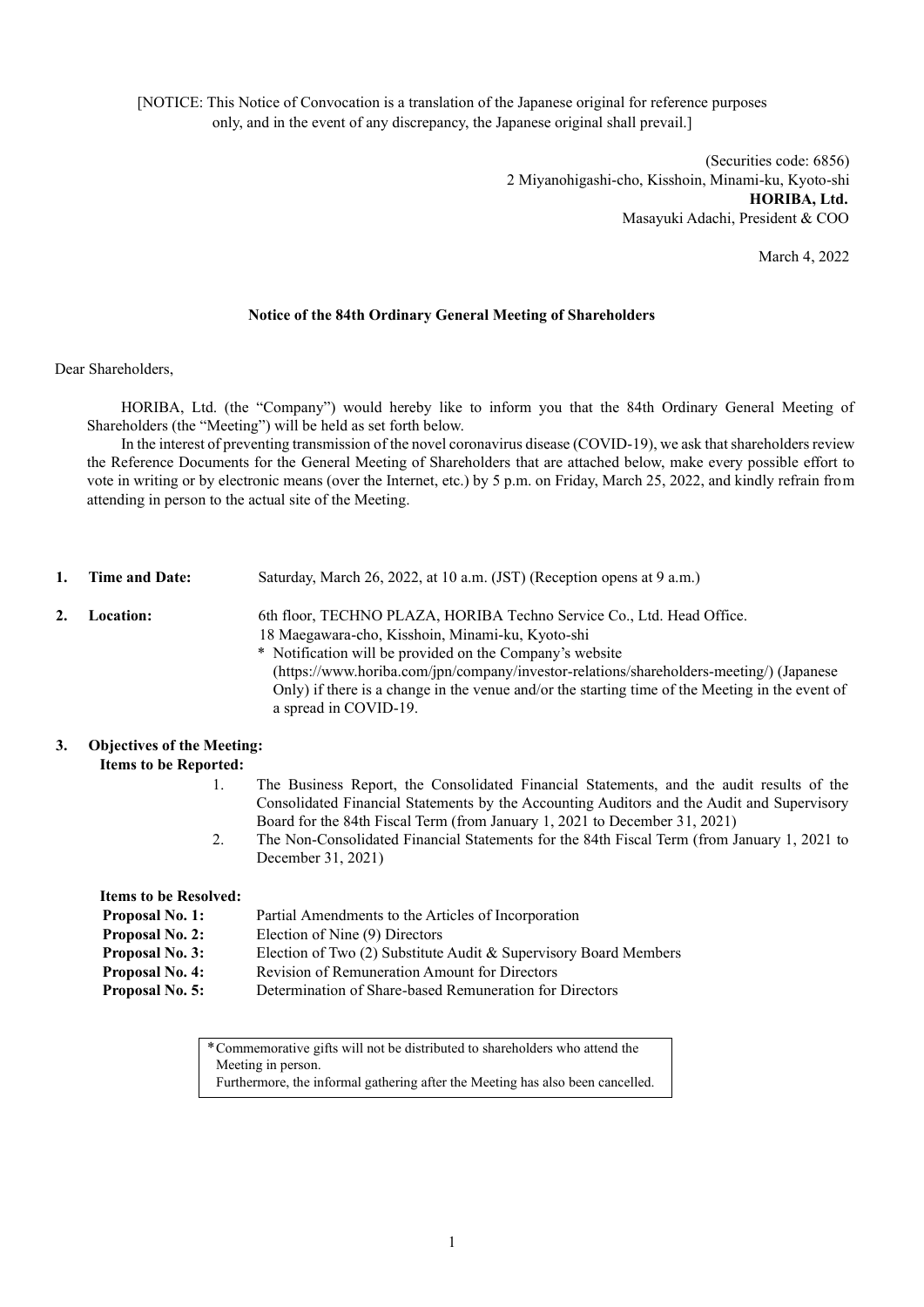## Exercise of voting rights by postal mail

Please indicate your approval or disapproval for the proposal in the space provided on the ballot and return it to the Company so it receives by 5 p.m., Friday, March 25, 2022.

### Exercise of voting rights by electronic means (such as Internet)

Please access the website (https://www.web54.net)(Japanese Only), which the Company has designated for exercising voting rights, and enter your approval or disapproval for the proposal by following the instructions on the screen, using the "voting rights exercise code" and "password" printed on the enclosed ballot. We would ask you to do this by 5 p.m. on Friday, March 25, 2022.

With regard to the exercise of voting rights over the Internet, please be advised to read "Guide for the Exercise of Voting Rights via the Internet" on page 28 of this document.

―――――――――――――――――――――――――――――――――――――――――――――――――――

If you exercise your voting rights both by the voting card and by electronic means, only the latter ones will be valid.

- 1. When you attend the Meeting, please hand in the enclosed ballot at reception.
- 2. Please note that non-shareholders such as proxies or those who accompany shareholders are not allowed to attend the Meeting. You may exercise your voting right by designating one proxy, who is another shareholder of the Company with a voting right, in accordance with the articles of incorporation. In this case, however, please submit documentation to prove the authority of representation.
- 3. Among the documents provided by the Company on the occasion of this meeting notice are the Statement of Changes in Consolidated Shareholders' Equity and the Notes to the Consolidated Financial Statements in the Consolidated Financial Statements as well as the Statement of Changes in Shareholders' Equity and the Notes to Non-Consolidated Financial Statements in the Non-Consolidated Financial Statements, all of which are posted on the Company's website, [\(https://www.horiba.com/jp/investor-relations/shareholders-meeting/\)](https://www.horiba.com/jp/investor-relations/shareholders-meeting/) (Japanese Only), pursuant to applicable laws and regulations and Article 18 of the articles of incorporation. Accordingly, these materials are not among the documents attached to this meeting notice. Moreover, the Statement of Changes in Consolidated Shareholders' Equity and the Notes to the Consolidated Financial Statements in the Consolidated Financial Statements, as well as the Statement of Changes in Shareholders' Equity and the Notes to Non-Consolidated Financial Statements in the Non-Consolidated Financial Statements have collectively undergone audits as one part of the preparation of the Consolidated Financial Statements by the Accounting Auditors, and the preparation of the Non-Consolidated Financial Statements by the Audit and Supervisory Board members.
- 4. Upon occurrence of circumstances resulting in the need for amendment of Reference Documents for the General Meeting of Shareholders, Business Reports, Consolidated Financial Statements or Non-Consolidated Financial Statements, the items of amendment shall be posted on the Company's website [\(https://www.horiba.com/jp/investor-relations/shareholders-meeting/\)](https://www.horiba.com/jp/investor-relations/shareholders-meeting/) (Japanese Only).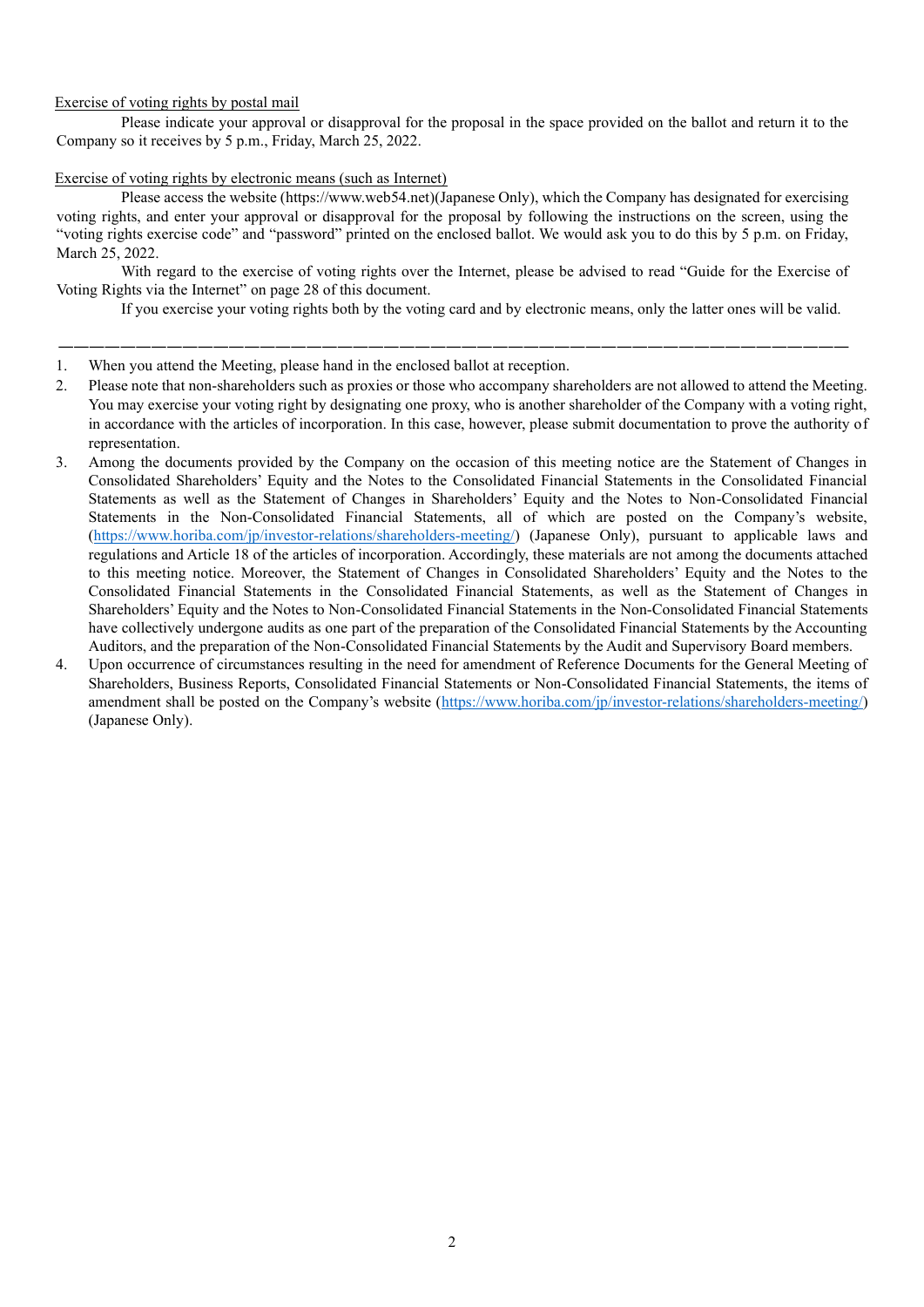## **Reference Documents for the General Meeting of Shareholders**

#### **Proposals and Reference Information**

### **Proposal No. 1: Partial Amendments to the Articles of Incorporation**

#### 1. Reasons for Amendment

In order to introduce a system that enables electronic provision of reference documents for general meetings of shareholders, the Company shall amend Article 15 of the Articles of Incorporation, as listed below. This amendment is proposed in anticipation of the proviso to Article 1 of the supplementary provisions of the "Act Partially Amending the Companies Act" (Act No. 70 of 2019) which is scheduled to become effective from September 1, 2022.

- (1) Article 18, paragraph (1) of the Articles of Incorporation after amendment stipulates that information contained within the reference documents and other documents for the general meetings of shareholders shall be provided by electronic means.
- (2) Article 18, paragraph (2) of the Articles of Incorporation after amendment will be established in as a provision for limiting the scope of items to be stated in the documents delivered to shareholders who request materials in paper-based format.
- (3) The provision on internet disclosure and deemed provision of reference documents and other documents for the general meeting of shareholders (Article 18 of the Articles of Incorporation in "Before Amendment") will become unnecessary and shall be deleted.
- (4) The Company will establish supplementary provisions regarding the Date of Enforcement and for the above new establishment and deletion of provisions.

#### 2. Contents of the Amendment

The details of the amendment are described as follows.

| <b>Before Amendment</b>                                                                                                                                                                                                                                                                                                                                                                                                                                                                                                                                                                           | After Amendment                                                                                                                                                                                                                                                                                                                                                                                                                                                                                                                                                                                                                                                  |
|---------------------------------------------------------------------------------------------------------------------------------------------------------------------------------------------------------------------------------------------------------------------------------------------------------------------------------------------------------------------------------------------------------------------------------------------------------------------------------------------------------------------------------------------------------------------------------------------------|------------------------------------------------------------------------------------------------------------------------------------------------------------------------------------------------------------------------------------------------------------------------------------------------------------------------------------------------------------------------------------------------------------------------------------------------------------------------------------------------------------------------------------------------------------------------------------------------------------------------------------------------------------------|
| Article 18 (Internet disclosure and deemed provision of<br>reference documents and other documents for the<br>general meeting of shareholders)<br>The Company shall be deemed to provide the<br>information to be stated or indicated in the<br>reference documents for the general meeting of<br>shareholders, business reports, financial statements<br>and consolidated financial statements to the<br>shareholders by disclosing such information<br>through the Internet in accordance with the<br>Ordinance of the Ministry of Justice in convening<br>the general meeting of shareholders. | <deleted></deleted>                                                                                                                                                                                                                                                                                                                                                                                                                                                                                                                                                                                                                                              |
| <newly established=""></newly>                                                                                                                                                                                                                                                                                                                                                                                                                                                                                                                                                                    | Article 18 (Measure for provision of information<br>electronically)<br>The Company shall electronically provide<br>information contained in reference documents<br>and other documents for the general meeting of<br>shareholders in convening the general meeting<br>of shareholders.<br>2 Among information to be provided<br>electronically, the Company reserves the right<br>to exclude, in whole or in part, any or all of the<br>information set forth by the Ordinance of the<br>Ministry of Justice in the documents delivered<br>to shareholders who request materials in paper-<br>based format of documents by the record date<br>for voting rights. |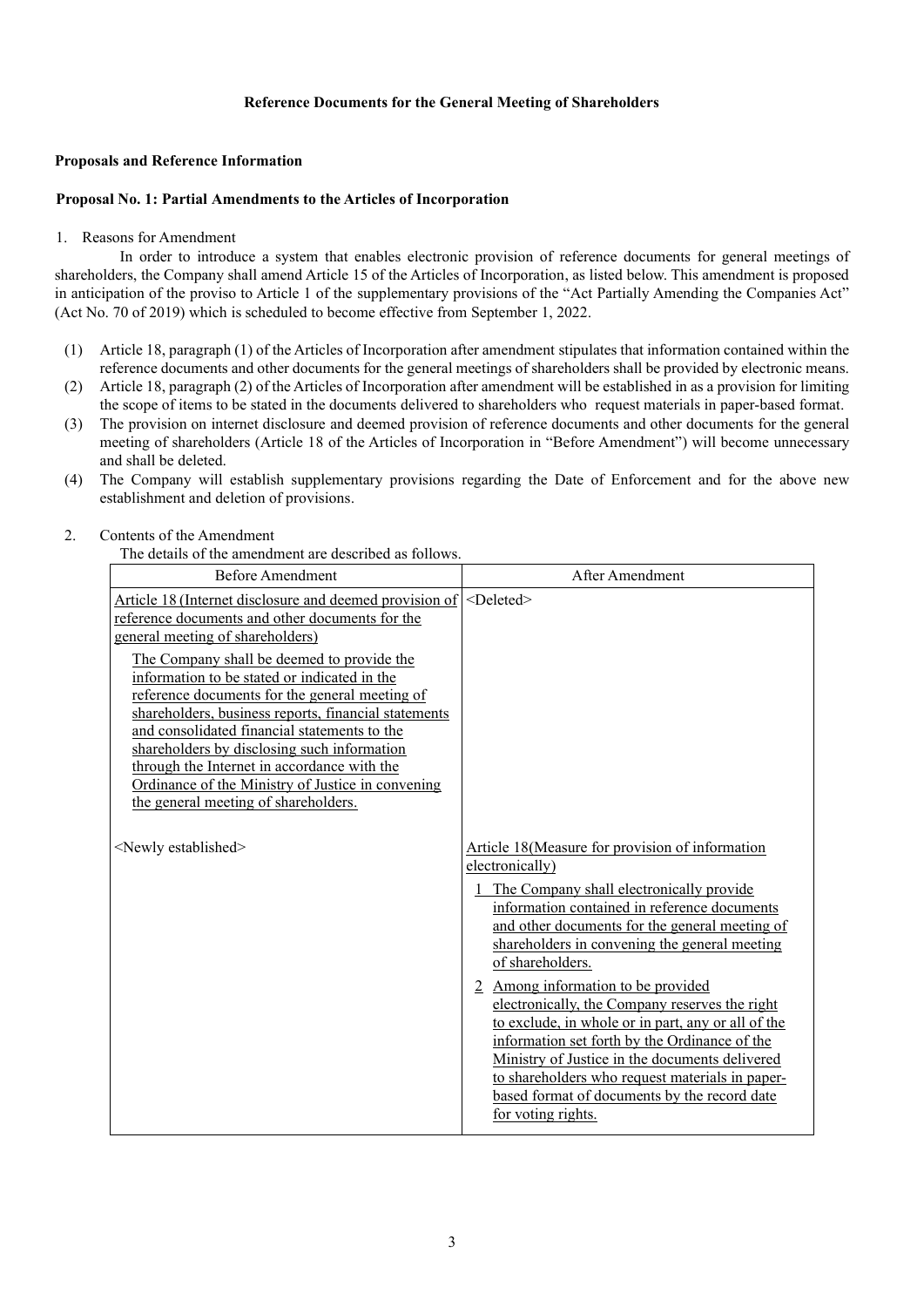| <b>Before Amendment</b>        | After Amendment                                                                                                                                                                                                                                                                                                                                                                                                                                                                                                                                                                                                                                                                                                                                                                                                                                                                                     |
|--------------------------------|-----------------------------------------------------------------------------------------------------------------------------------------------------------------------------------------------------------------------------------------------------------------------------------------------------------------------------------------------------------------------------------------------------------------------------------------------------------------------------------------------------------------------------------------------------------------------------------------------------------------------------------------------------------------------------------------------------------------------------------------------------------------------------------------------------------------------------------------------------------------------------------------------------|
| <newly established=""></newly> | (Supplementary provisions)<br>The deletion of Article 18 (Internet disclosure<br>and deemed provision of reference documents<br>and other documents for the general meeting of<br>shareholders) of the Articles of Incorporation<br>before amendment and the new establishment<br>of Article 18 (Measure for provision of<br>information electronically) of the Articles of<br>Incorporation after amendment shall become<br>effective from the date of enforcement of the<br>amended provision prescribed in the proviso to<br>Article 1 of the supplementary provisions of<br>the Act Partially Amending the Companies Act<br>(Act No. 70 of 2019) (hereinafter referred to as<br>the "Date of Enforcement").<br>2 Notwithstanding the provisions of the<br>preceding paragraph, Article 18 of the Articles<br>of Incorporation before amendment shall<br>remain in force with respect to general |
|                                | meetings of shareholders held within six<br>months from the Date of Enforcement.                                                                                                                                                                                                                                                                                                                                                                                                                                                                                                                                                                                                                                                                                                                                                                                                                    |
|                                | 3 These supplementary provisions shall be<br>deleted on the day when six months have<br>passed from the Date of Enforcement or the<br>day when three months have passed from the<br>date of the general meeting of shareholders in<br>the preceding paragraph, whichever comes<br>later.                                                                                                                                                                                                                                                                                                                                                                                                                                                                                                                                                                                                            |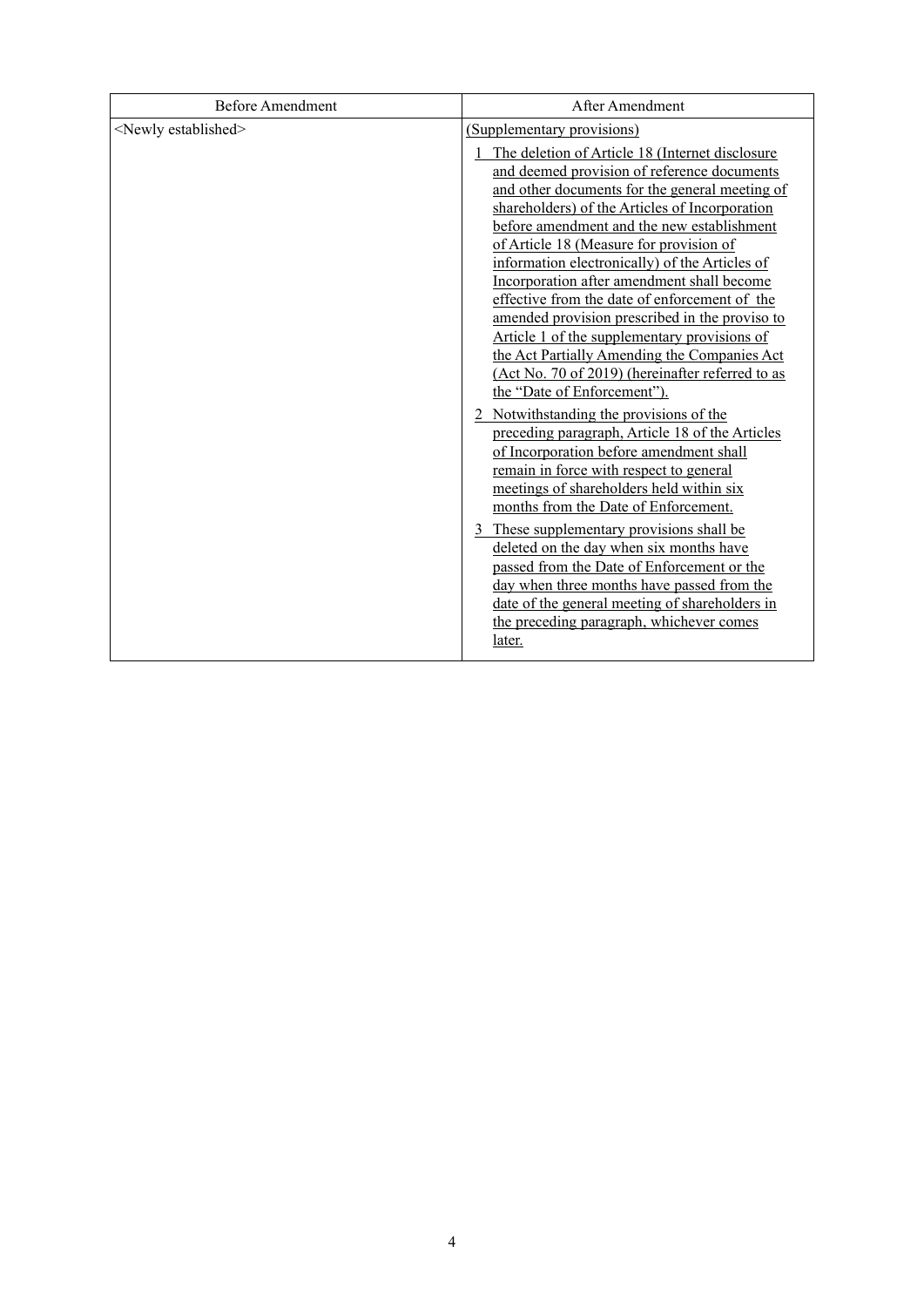#### **Proposal No. 2: Election of Nine (9) Directors**

The terms of office of all eight (8) Directors will expire at the conclusion of the Meeting.

In that regard, the Company proposes the election of nine (9) Directors (including three (3) Non-executive Directors), increasing the number of Directors by one to further enhance the management system. The election of candidates for Director is determined by the Board of Directors after deliberation in the Nomination and Remuneration Committee.

#### Reason for the Increase of One Director

The Company has continued business growth by pursuing "measurement" technologies and embracing the challenges presented by new markets since it was founded. Since the late 1990s, the Company has expanded its size and areas of business through global M&A, and over 60% of sales and employees are now overseas. Recently, the Company reached the conclusion that it would be appropriate to increase one Director and to nominate Dr. Jai Hakhu, who is an Executive Corporate Officer of the Company, as candidate for Director to strengthen supervisory functions and accelerate decision making in global operations for the purpose of sustained growth and development of the Group and enhancement of medium- to long-term corporate value.

|   | Candidate number                                           | Name             | Current positions and assignments in the<br>Company                                                  | Attendance of<br>meetings of the Board<br>of Directors last year |
|---|------------------------------------------------------------|------------------|------------------------------------------------------------------------------------------------------|------------------------------------------------------------------|
|   | Reelection                                                 | Atsushi Horiba   | Chairman & Group CEO                                                                                 | $100\% (12/12)$                                                  |
| 2 | Reelection                                                 | Juichi Saito     | Executive Vice Chairman & Group COO                                                                  | $100\%$ (12/12)                                                  |
| 3 | Reelection                                                 | Masayuki Adachi  | President & COO                                                                                      | $100\% (12/12)$                                                  |
| 4 | Reelection                                                 | Masao Okawa      | Managing Director, General Manager of<br>Finance and Legal Division & Tokyo<br><b>Branch Manager</b> | $100\% (12/12)$                                                  |
| 5 | Reelection                                                 | Takashi Nagano   | Director                                                                                             | $100\%$ (12/12)                                                  |
| 6 | New election                                               | Jai Hakhu        | <b>Executive Corporate Officer</b>                                                                   |                                                                  |
| 7 | Reelection<br>Non-executive<br><b>Independent Director</b> | Sawako Takeuchi  | Director                                                                                             | $100\% (12/12)$                                                  |
| 8 | Reelection<br>Non-executive<br><b>Independent Director</b> | Haruyuki Toyama  | Director                                                                                             | $100\% (10/10)$                                                  |
| 9 | Reelection<br>Non-executive<br><b>Independent Director</b> | Fumihiko Matsuda | Director                                                                                             | $90\% (9/10)$                                                    |

The candidates for Director are as follows: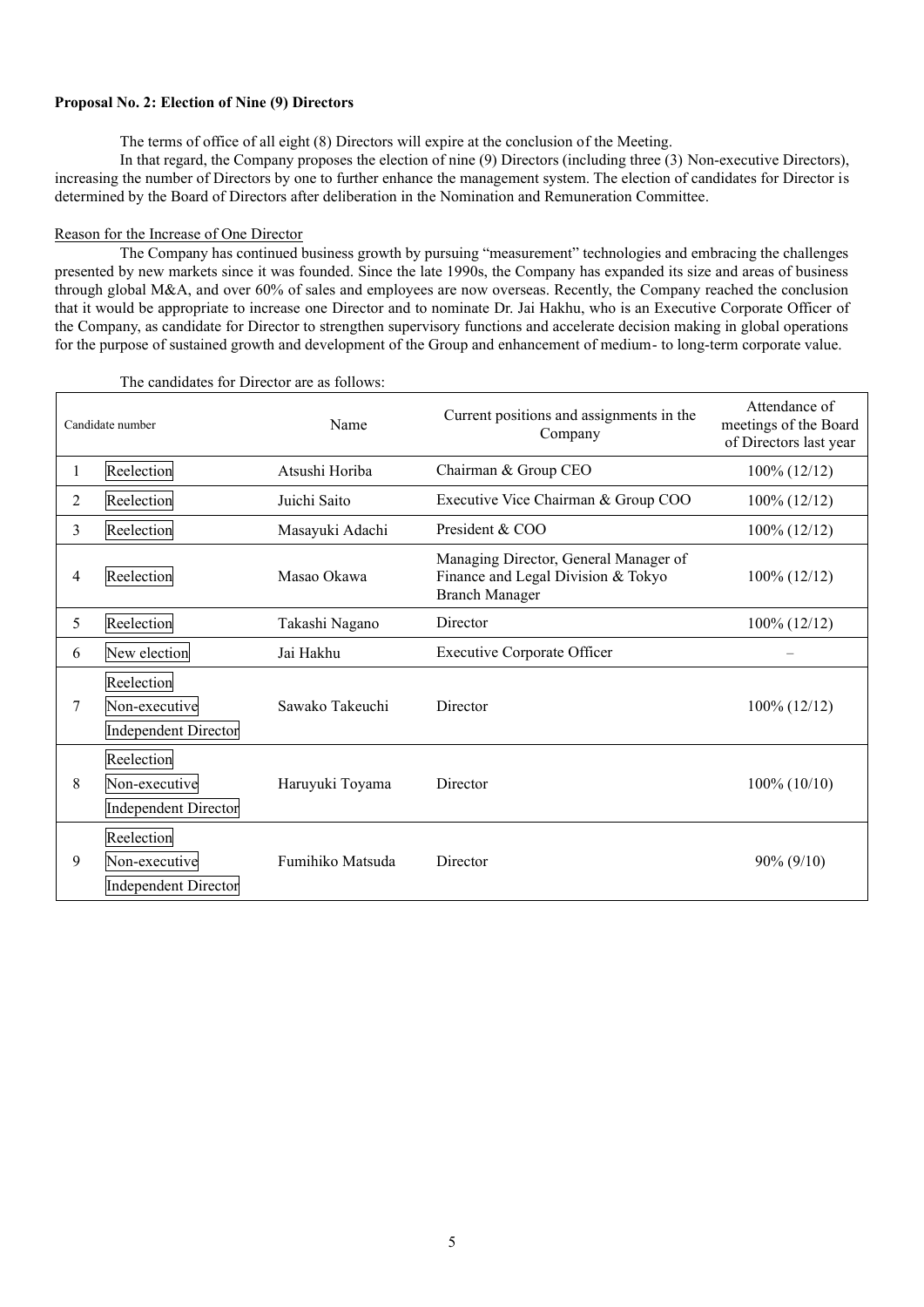| Candidate<br>Number | Name<br>(Date of birth)                                                                                                                                                                                                                                                                                                                                               | Career Summary<br>[Positions, assignment and representation of other corporations]                                                                                                                                                                         |                                                                                                                                                                                                                                                                                                                                                                                                                                                                                                                                                                                                                                                                                                                                                                                                            | Number of<br>Shares of the<br>Company Held |  |  |
|---------------------|-----------------------------------------------------------------------------------------------------------------------------------------------------------------------------------------------------------------------------------------------------------------------------------------------------------------------------------------------------------------------|------------------------------------------------------------------------------------------------------------------------------------------------------------------------------------------------------------------------------------------------------------|------------------------------------------------------------------------------------------------------------------------------------------------------------------------------------------------------------------------------------------------------------------------------------------------------------------------------------------------------------------------------------------------------------------------------------------------------------------------------------------------------------------------------------------------------------------------------------------------------------------------------------------------------------------------------------------------------------------------------------------------------------------------------------------------------------|--------------------------------------------|--|--|
| $\mathbf{1}$        | Atsushi Horiba<br>(February 5, 1948)<br>Reelection                                                                                                                                                                                                                                                                                                                    | September 1972<br>December 1977<br>March 1981<br>June 1982<br><b>June 1988</b><br><b>June 1989</b><br>January 1992<br>June 1995<br>August 2002<br>June 2005<br>April 2016<br>January 2018<br>June 2018<br>June 2021<br>External Director of Softbank Corp. | Joined the Company<br>General Manager of Overseas Technology<br>Department of the Company<br>General Manager of Overseas Headquarters<br>Director of the Company<br>Senior Managing Director of the Company<br>Director of STEC Co., Ltd. (present HORIBA<br>STEC, Co., Ltd.)<br>President of the Company<br>President of STEC Co., Ltd. (present HORIBA<br>STEC, Co., Ltd.)<br>Chairman of HORIBA INSTRUMENTS<br>(SHANGHAI) Co., Ltd.<br>Chairman, President & CEO of the Company<br>Chairman of HORIBA STEC, Co., Ltd. (to present)<br>Chairman & Group CEO of the Company (to<br>present)<br>External Director of Softbank Corp. (to present)<br>Outside Director of Sumitomo Electric Industries,<br>Ltd. (to present)<br>[Representation of other corporations]<br>Chairman of HORIBA STEC, Co., Ltd. | 1,073,765                                  |  |  |
|                     |                                                                                                                                                                                                                                                                                                                                                                       |                                                                                                                                                                                                                                                            | Outside Director of Sumitomo Electric Industries, Ltd.<br>[Reason for Recommendation as Candidate for Corporate Director Position]                                                                                                                                                                                                                                                                                                                                                                                                                                                                                                                                                                                                                                                                         |                                            |  |  |
|                     |                                                                                                                                                                                                                                                                                                                                                                       | The candidate served as President & CEO of the Company over the 26-year period from 1992 to the end of $2017$                                                                                                                                              |                                                                                                                                                                                                                                                                                                                                                                                                                                                                                                                                                                                                                                                                                                                                                                                                            |                                            |  |  |
|                     |                                                                                                                                                                                                                                                                                                                                                                       | and as Chairman & Group CEO of the Company from 2018, during which he played a pivotal role in spearheading                                                                                                                                                |                                                                                                                                                                                                                                                                                                                                                                                                                                                                                                                                                                                                                                                                                                                                                                                                            |                                            |  |  |
|                     | the global growth of the overall HORIBA Group while otherwise accumulating rich management experience. In<br>view of this solid background and further strengthening the Group solidarity and global development, the candidate<br>is considered highly qualified to remain in the capacity of Director, with his reappointment to that position hereby<br>requested. |                                                                                                                                                                                                                                                            |                                                                                                                                                                                                                                                                                                                                                                                                                                                                                                                                                                                                                                                                                                                                                                                                            |                                            |  |  |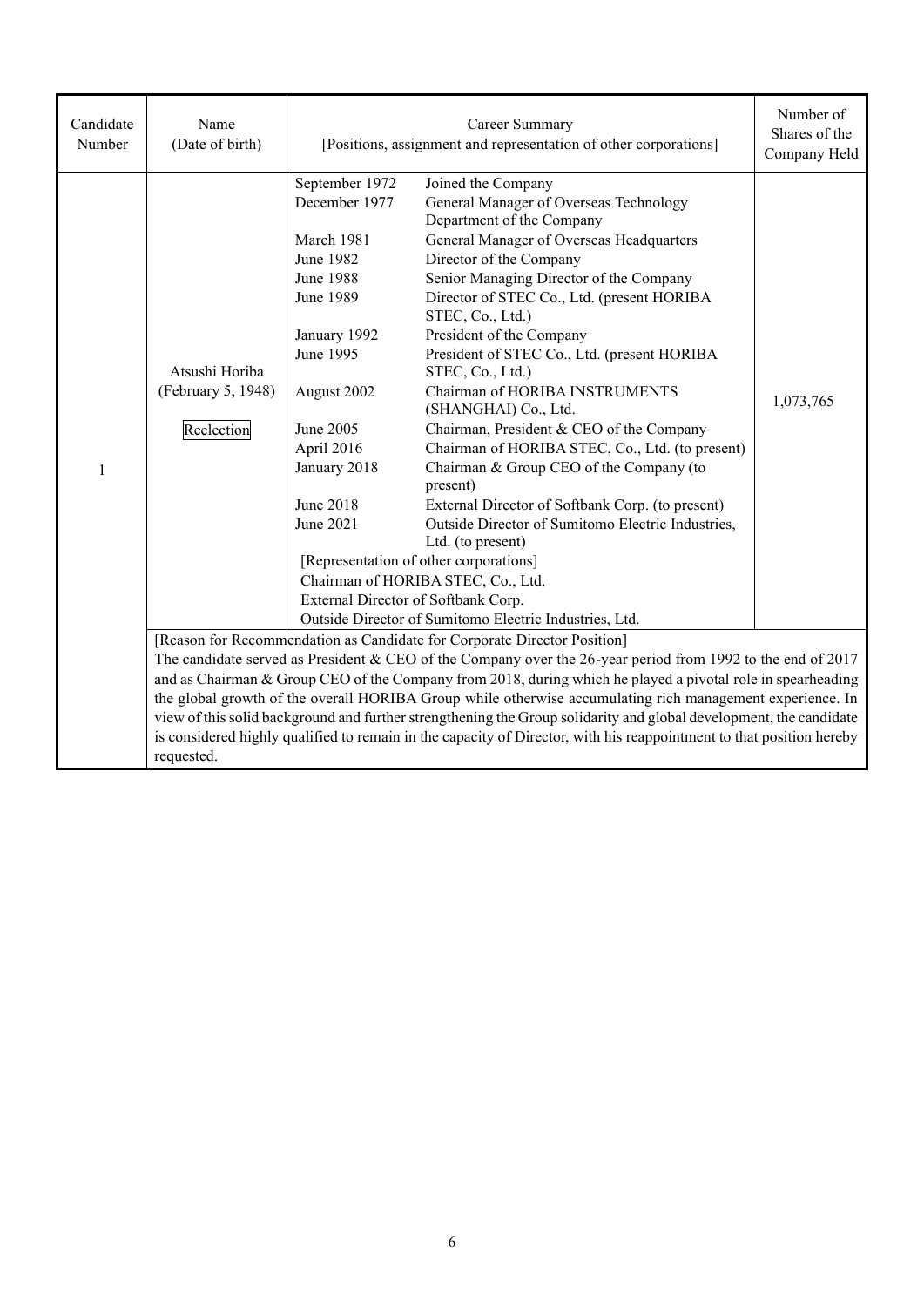| Candidate<br>Number | Name<br>(Date of birth)                                                  | Career Summary<br>[Positions, assignment and representation of other corporations]                                                                                                                                                                                                                                                                                                                                                                                                                                                                                                   |                                                                                                                                                                                                                                                                                                                                                                                                                                                                                                                                                                                                                                                                                                                                                                                                                            | Number of<br>Shares of the<br>Company Held |  |
|---------------------|--------------------------------------------------------------------------|--------------------------------------------------------------------------------------------------------------------------------------------------------------------------------------------------------------------------------------------------------------------------------------------------------------------------------------------------------------------------------------------------------------------------------------------------------------------------------------------------------------------------------------------------------------------------------------|----------------------------------------------------------------------------------------------------------------------------------------------------------------------------------------------------------------------------------------------------------------------------------------------------------------------------------------------------------------------------------------------------------------------------------------------------------------------------------------------------------------------------------------------------------------------------------------------------------------------------------------------------------------------------------------------------------------------------------------------------------------------------------------------------------------------------|--------------------------------------------|--|
| $\overline{2}$      | Juichi Saito<br>(February 10, 1958)<br>Reelection                        | March 1982<br>March 1997<br>February 2002<br>June 2002<br>June 2004<br>June 2005<br><b>June 2008</b><br>January 2012<br>March 2013<br>March 2016<br>January 2018<br>April 2018<br>April 2021<br>[Representation of other corporations]                                                                                                                                                                                                                                                                                                                                               | Joined the Company<br>General Manager of the Engine Measurement<br>Planning & Development Department of the<br>Company<br>President of HORIBA Instruments Incorporated<br>(USA)<br>Corporate Officer of the Company<br>Director of STEC Co., Ltd. (present HORIBA<br>STEC, Co., Ltd.)<br>Director of the Company<br>Managing Director of HORIBA STEC Co., Ltd.<br>Executive Vice President of HORIBA STEC,<br>Co., Ltd.<br>General Manager of Corporate & Segment<br>Strategy Division of the Company<br>Executive Vice President of the Company<br>Executive Vice President and Representative<br>Director of the Company<br>Executive Vice Chairman & Group COO of the<br>Company (to present)<br>President of HORIBA Europe Holding SASU<br>Chairman of Supervisory Board of HORIBA<br>Europe Holding SASU (to present) | 19,260                                     |  |
|                     |                                                                          |                                                                                                                                                                                                                                                                                                                                                                                                                                                                                                                                                                                      | Chairman of Supervisory Board of HORIBA Europe Holding SASU                                                                                                                                                                                                                                                                                                                                                                                                                                                                                                                                                                                                                                                                                                                                                                |                                            |  |
|                     | [Reason for Recommendation as Candidate for Corporate Director Position] |                                                                                                                                                                                                                                                                                                                                                                                                                                                                                                                                                                                      |                                                                                                                                                                                                                                                                                                                                                                                                                                                                                                                                                                                                                                                                                                                                                                                                                            |                                            |  |
|                     |                                                                          | In addition to his impressive overseas track record through engaging in management duties of the Company's U.S.<br>subsidiary and other assignments, the candidate has experience in promoting operations with the key focus on<br>business strategies and corporate acquisition as General Manager of the Corporate & Segment Strategy Division,<br>further supporting the view that he is fully capable of unifying the overall Group in promoting programs of renewed<br>global development as the Group COO from 2018. In view of this, his continued appointment to the post of |                                                                                                                                                                                                                                                                                                                                                                                                                                                                                                                                                                                                                                                                                                                                                                                                                            |                                            |  |
|                     | Director is desired.                                                     |                                                                                                                                                                                                                                                                                                                                                                                                                                                                                                                                                                                      |                                                                                                                                                                                                                                                                                                                                                                                                                                                                                                                                                                                                                                                                                                                                                                                                                            |                                            |  |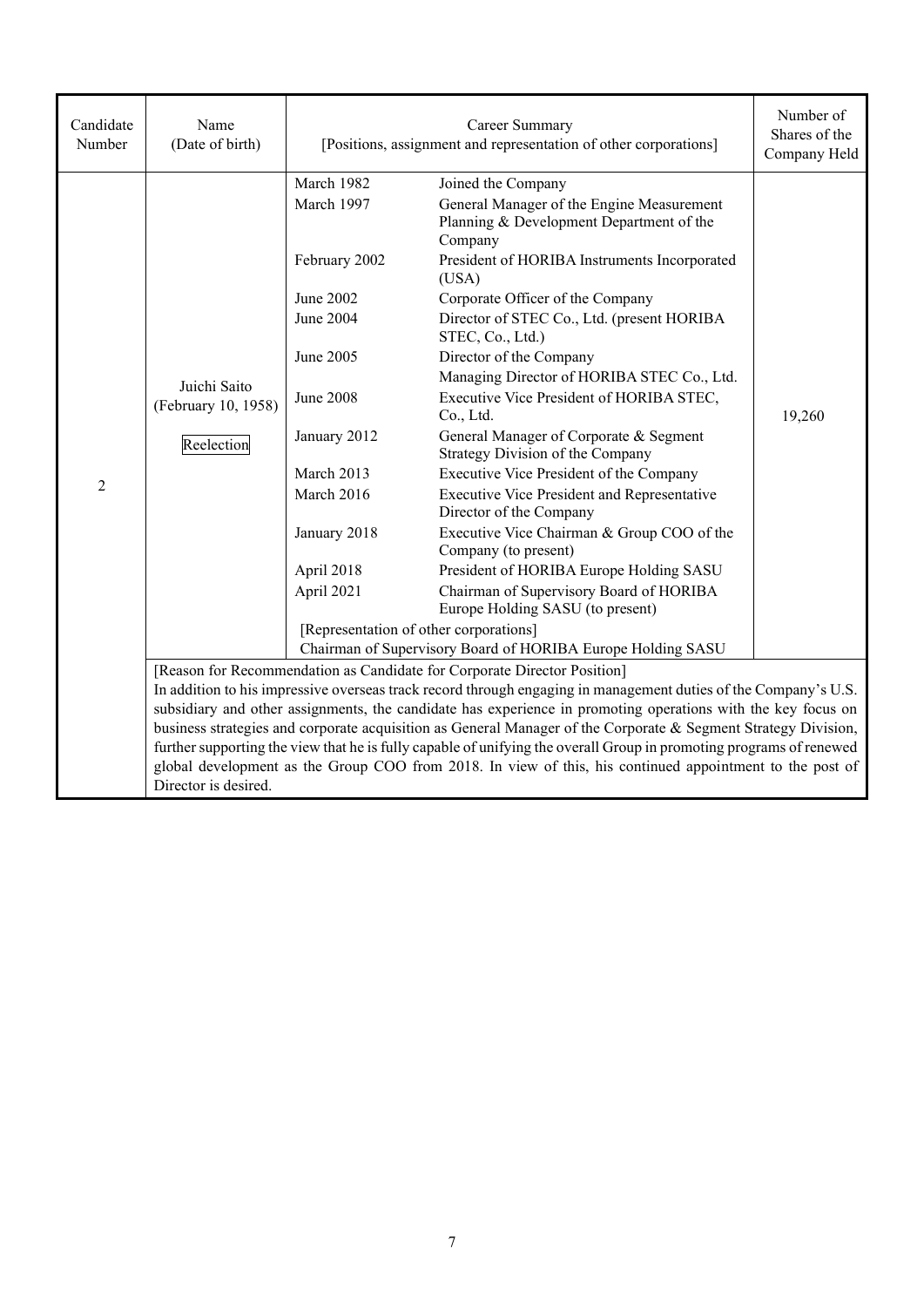| Candidate<br>Number | Name<br>(Date of birth)                                                                                                                                                                                                                                                                                                                                                                                                                                                                                                                                                                                                                                                         |                                                                                                                                                                                               | Career Summary<br>[Positions, assignment and representation of other corporations]                                                                                                                                                                                                                                                                                                                                                                                                                                                                                                                                                                                                                                                                                                                                                                                                                                                                    |        |  |
|---------------------|---------------------------------------------------------------------------------------------------------------------------------------------------------------------------------------------------------------------------------------------------------------------------------------------------------------------------------------------------------------------------------------------------------------------------------------------------------------------------------------------------------------------------------------------------------------------------------------------------------------------------------------------------------------------------------|-----------------------------------------------------------------------------------------------------------------------------------------------------------------------------------------------|-------------------------------------------------------------------------------------------------------------------------------------------------------------------------------------------------------------------------------------------------------------------------------------------------------------------------------------------------------------------------------------------------------------------------------------------------------------------------------------------------------------------------------------------------------------------------------------------------------------------------------------------------------------------------------------------------------------------------------------------------------------------------------------------------------------------------------------------------------------------------------------------------------------------------------------------------------|--------|--|
| 3                   | Masayuki Adachi<br>(November 1, 1962)<br>Reelection                                                                                                                                                                                                                                                                                                                                                                                                                                                                                                                                                                                                                             | March 1985<br>March 1999<br>March 2003<br>September 2005<br>June 2006<br>January 2007<br>April 2010<br>January 2011<br>March 2014<br>April 2014<br>January 2016<br>March 2016<br>January 2018 | Joined the Company<br>General Manager of Emission Analysis R&D<br>Department of the Company<br>General Manager of Engine Measurement<br>Systems Division of the Company<br>General Manager of Automotive Test Systems<br>Division of the Company<br>Corporate Officer of the Company<br>President of HORIBA International Corporation<br>(present HORIBA Instruments Incorporated<br>(USA)<br>Senior Corporate Officer of the Company<br>General Manager of Research & Development<br>Division & R&D Steering Committee of the<br>Company<br>Director of the Company<br>President of HORIBA Jobin Yvon SAS. (present<br><b>HORIBA FRANCE SAS)</b><br>Chairman of Supervisory Board of HORIBA<br>Jobin Yvon SAS. (present HORIBA FRANCE<br>SAS) (to present)<br>Senior Managing Director of the Company<br>President & COO of the Company (to present)<br>[Representation of other corporations]<br>Chairman of Supervisory Board of HORIBA FRANCE SAS | 14,402 |  |
|                     | [Reason for Recommendation as Candidate for Corporate Director Position]<br>The candidate has achieved far-reaching experience in the R&D Division of the Company, while likewise excelling<br>in overseas management assignments at the Company's subsidiaries in the United States and France and engaging<br>in management duties of the Company as President & COO of the Company from 2018. These and other factors<br>support the judgment of his ability to further enhance the Company's technical prowess and propel the HORIBA<br>Group to even greater successes, resulting in the request for the candidate's continued appointment to the position<br>of Director. |                                                                                                                                                                                               |                                                                                                                                                                                                                                                                                                                                                                                                                                                                                                                                                                                                                                                                                                                                                                                                                                                                                                                                                       |        |  |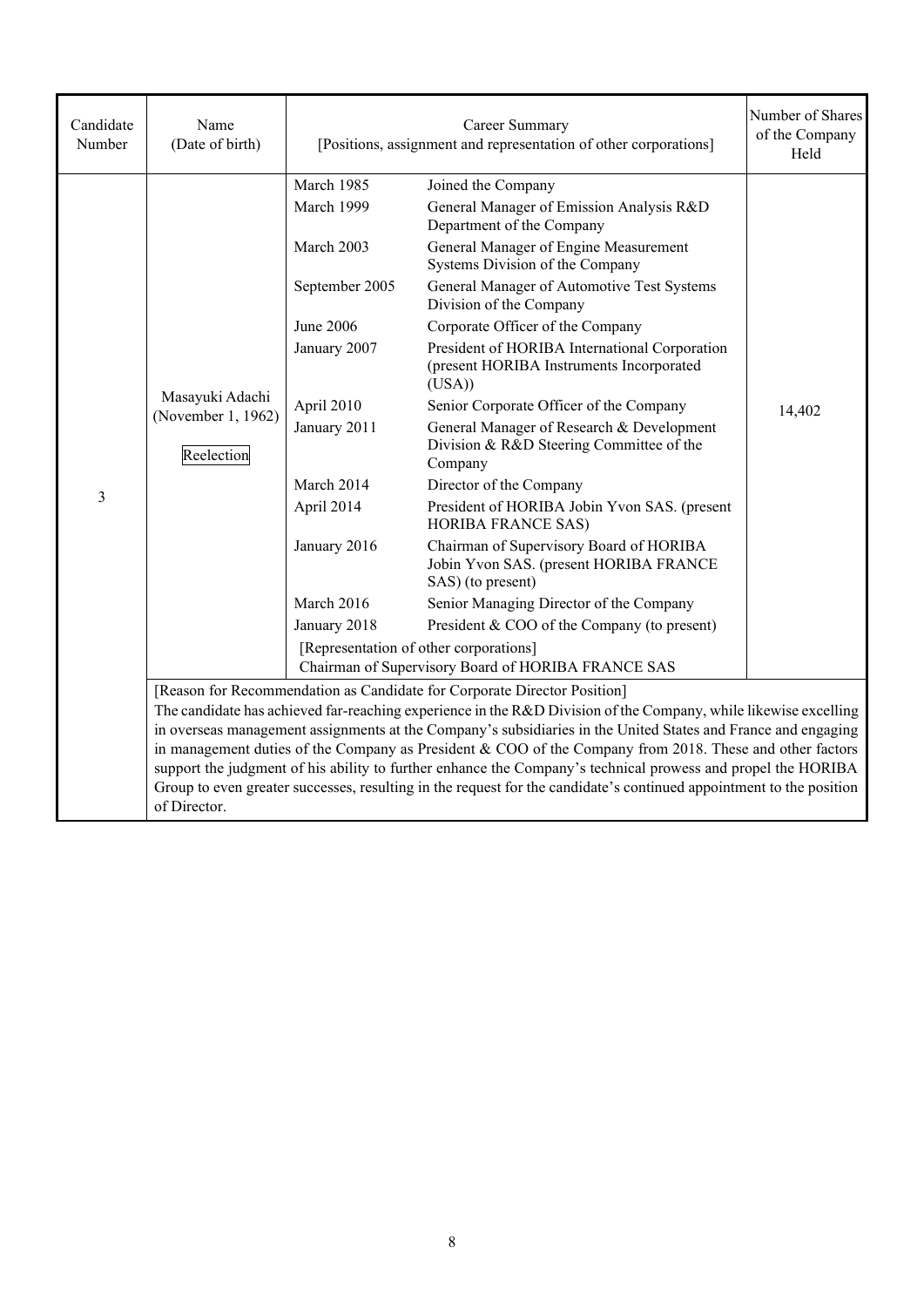| Candidate<br>Number | Name<br>(Date of birth)                                                                                                                                                                                                                                                                                                                                                                                                                                    | Career Summary<br>[Positions, assignment and representation of other corporations]                                                              |                                                                                                                                                                                                                                                                                                                                                                                                                                                                                                                                                                                                                                                                                                    | Number of Shares<br>of the Company<br>Held |
|---------------------|------------------------------------------------------------------------------------------------------------------------------------------------------------------------------------------------------------------------------------------------------------------------------------------------------------------------------------------------------------------------------------------------------------------------------------------------------------|-------------------------------------------------------------------------------------------------------------------------------------------------|----------------------------------------------------------------------------------------------------------------------------------------------------------------------------------------------------------------------------------------------------------------------------------------------------------------------------------------------------------------------------------------------------------------------------------------------------------------------------------------------------------------------------------------------------------------------------------------------------------------------------------------------------------------------------------------------------|--------------------------------------------|
| 4                   | Masao Okawa<br>(March 13, 1966)<br>Reelection                                                                                                                                                                                                                                                                                                                                                                                                              | April 1988<br>September 2003<br>May 2013<br>June 2015<br>January 2017<br>January 2017<br>March 2017<br>March 2018<br>April 2021<br>January 2022 | Joined Bank of Japan<br>Chief Representative in Frankfurt, Bank of Japan<br>General Manager of Takamatsu Branch, Bank of<br>Japan<br>General Manager of Kyoto Branch, Bank of<br>Japan<br>Retired from Bank of Japan<br>Joined the Company<br>Senior Corporate Officer of the Company<br>General Manager of General Administration<br>Division & Tokyo Branch Manager of the<br>Company<br>Managing Director of the Company (to present)<br>President of HORIBA Europe Holding SASU (to<br>present)<br>General Manager of Finance and Legal Division<br>& Tokyo Branch Manager of the Company (to<br>present)<br>[Representation of other corporations]<br>President of HORIBA Europe Holding SASU | 10,782                                     |
|                     | [Reason for Recommendation as Candidate for Corporate Director Position]<br>In view of the candidate's global experience compiled during his previous service at a topflight financial<br>institution, the company is convinced that he is uniquely qualified to formulate global financial strategies and to<br>strengthen compliance and corporate governance. For these reasons, his continued appointment as Director would<br>be greatly appreciated. |                                                                                                                                                 |                                                                                                                                                                                                                                                                                                                                                                                                                                                                                                                                                                                                                                                                                                    |                                            |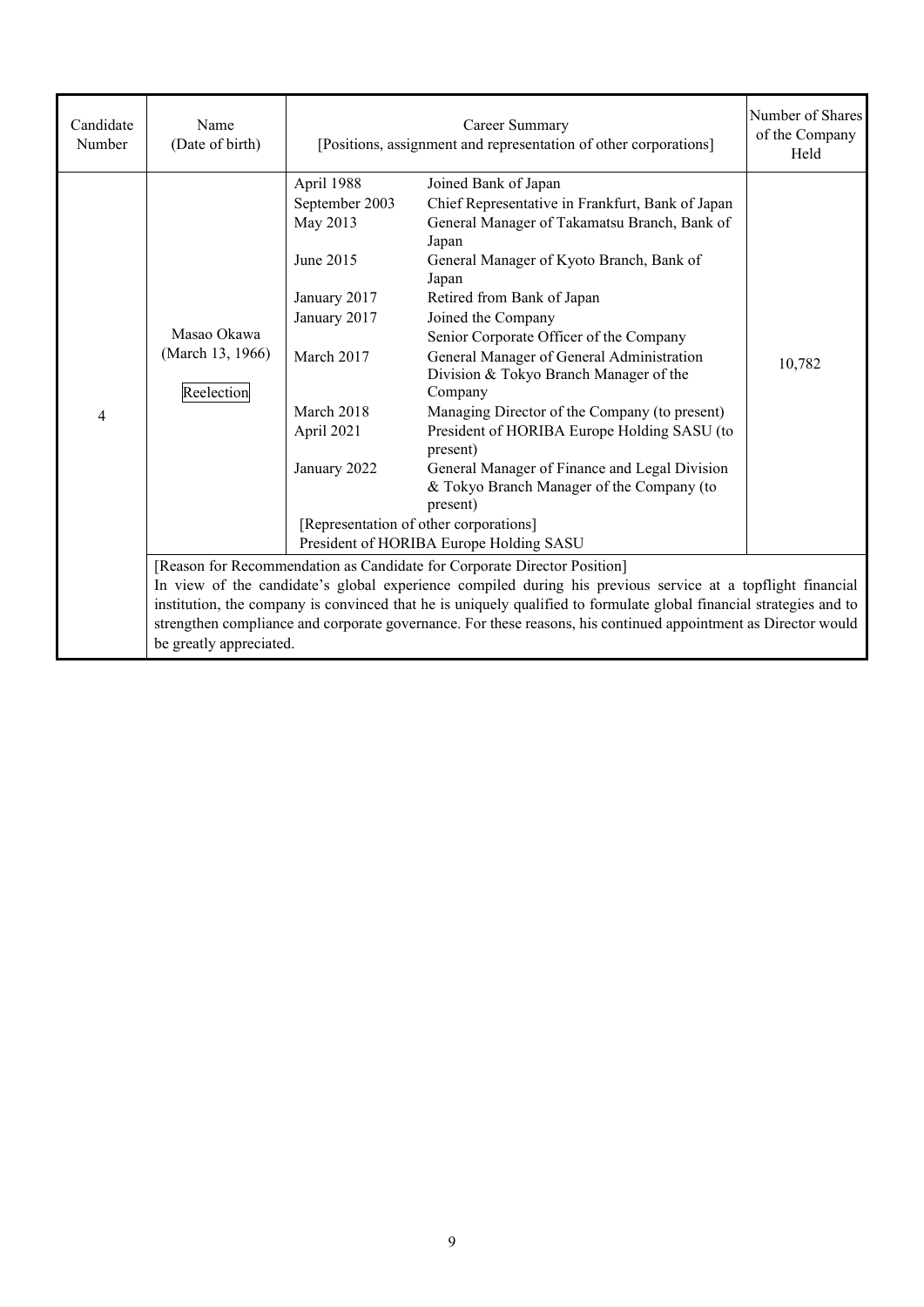| Candidate<br>Number | Name<br>(Date of birth)                          | [Positions, assignment and representation of other corporations]                                                                                                                                                            | Number of Shares<br>of the Company<br>Held                                                                                                                                                                                                                                                                                                                                                                                                                                                                                                                                                                                                                                                                 |        |  |  |
|---------------------|--------------------------------------------------|-----------------------------------------------------------------------------------------------------------------------------------------------------------------------------------------------------------------------------|------------------------------------------------------------------------------------------------------------------------------------------------------------------------------------------------------------------------------------------------------------------------------------------------------------------------------------------------------------------------------------------------------------------------------------------------------------------------------------------------------------------------------------------------------------------------------------------------------------------------------------------------------------------------------------------------------------|--------|--|--|
| 5                   | Takashi Nagano<br>(April 13, 1962)<br>Reelection | March 1985<br>March 1999<br>March 2001<br>December 2003<br>June 2005<br>June 2006<br>January 2011<br>April 2011<br>April 2013<br>April 2014<br>March 2016<br>April 2016<br>January 2018                                     | Joined the Company<br>General Manager of the Engine Measurement<br>Planning & Development Department of the<br>Company<br>General Manager of Engine Measurement<br>Systems Division of the Company<br>President of HORIBA Europe GmbH<br>Corporate Officer of the Company<br>Senior Corporate Officer of the Company<br>General Manager of Sales Division of the<br>Company<br>President & CEO of HORIBA Europe GmbH<br>CEO of HORIBA Europe GmbH<br>President of HORIBA KOREA Ltd.<br>Director of the Company (to present)<br>Chairman of HORIBA KOREA Ltd. (to present)<br>Board Leader of GLOBAL ATS BOARD of the<br>Company<br>[Representation of other corporations]<br>Chairman of HORIBA KOREA Ltd. | 12,070 |  |  |
|                     |                                                  |                                                                                                                                                                                                                             | [Reason for Recommendation as Candidate for Corporate Director Position]                                                                                                                                                                                                                                                                                                                                                                                                                                                                                                                                                                                                                                   |        |  |  |
|                     |                                                  | The candidate has extensive experience at the Automotive segment and Sales Division, while holding management                                                                                                               |                                                                                                                                                                                                                                                                                                                                                                                                                                                                                                                                                                                                                                                                                                            |        |  |  |
|                     |                                                  | positions at HORIBA's subsidiaries in Germany and South Korean and cultivating other pivotal knowledge<br>through the Company's overseas operations. This background supports the assessment of his credentials to expertly |                                                                                                                                                                                                                                                                                                                                                                                                                                                                                                                                                                                                                                                                                                            |        |  |  |
|                     | reappointment to the position of Director.       | deal with the tumultuous changes that currently characterize the automotive industry, leading to the request for                                                                                                            |                                                                                                                                                                                                                                                                                                                                                                                                                                                                                                                                                                                                                                                                                                            |        |  |  |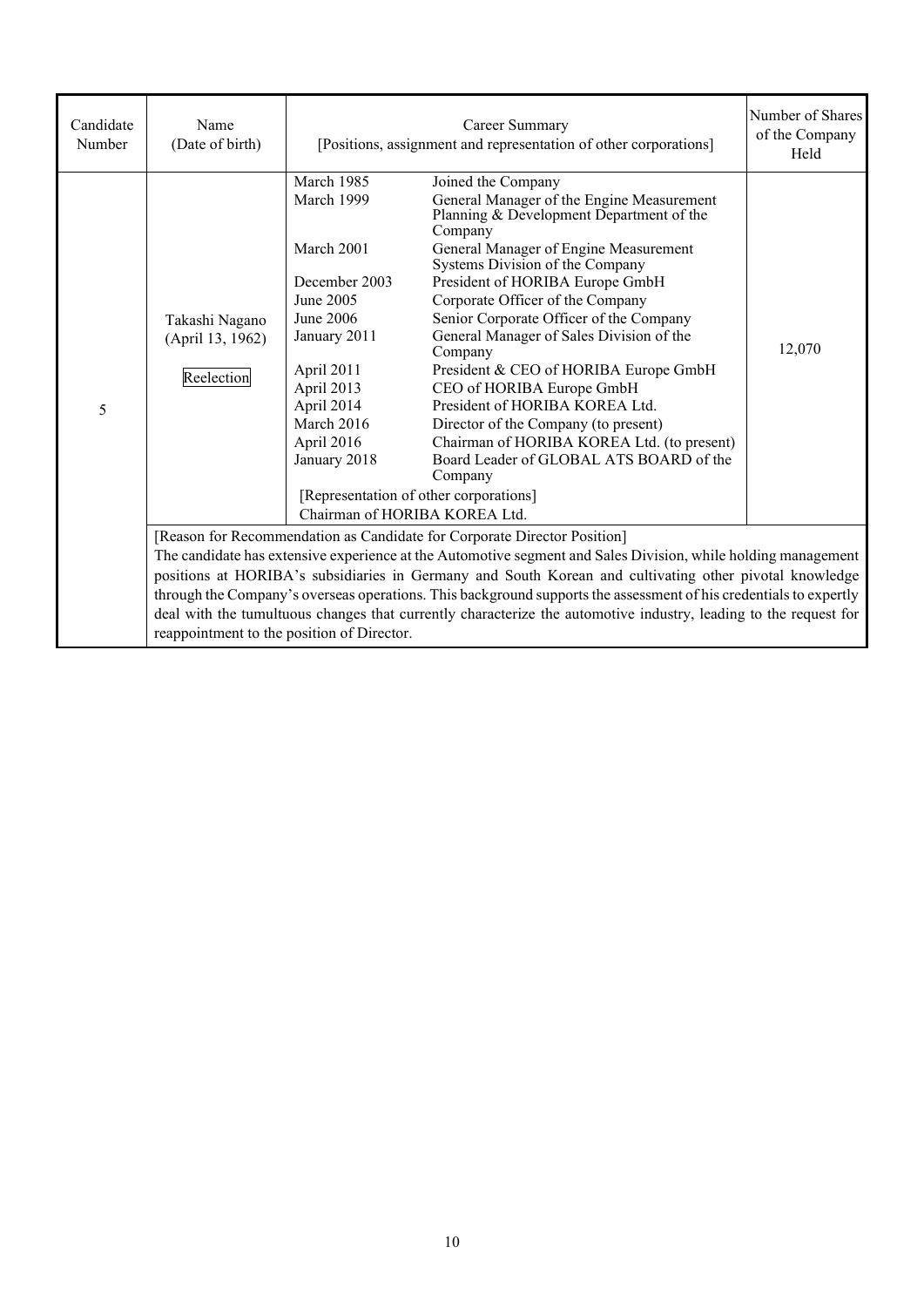| Candidate<br>Number | Name<br>(Date of birth)                     |                                                                                                | Career Summary<br>[Positions, assignment and representation of other corporations]                                                                                                                                                                                                                                                                                                                                                                                                                                                                                                                                                                                                                                                                                                                                                                                                                                                                                                                                                                                                                                                                                                                                                                                                                                                                                                                                                                                                      | Number of Shares<br>of the Company<br>Held |
|---------------------|---------------------------------------------|------------------------------------------------------------------------------------------------|-----------------------------------------------------------------------------------------------------------------------------------------------------------------------------------------------------------------------------------------------------------------------------------------------------------------------------------------------------------------------------------------------------------------------------------------------------------------------------------------------------------------------------------------------------------------------------------------------------------------------------------------------------------------------------------------------------------------------------------------------------------------------------------------------------------------------------------------------------------------------------------------------------------------------------------------------------------------------------------------------------------------------------------------------------------------------------------------------------------------------------------------------------------------------------------------------------------------------------------------------------------------------------------------------------------------------------------------------------------------------------------------------------------------------------------------------------------------------------------------|--------------------------------------------|
| 6                   | Jai Hakhu<br>(July 9, 1947)<br>New election | 1979<br>1997<br>2005<br>2007<br>2010<br>2011<br>2012<br>2014<br>2016<br>2018<br>2022<br>France | Vice President of Rockwell International<br>Corporation<br>Vice President of Varian Semiconductor<br>Equipment Associates Inc.<br>Vice President and General Manager of Intel<br>Corporation<br>Corporate Vice President and General Manager<br>of Intel Corporation<br>President & CEO of R.C. International LLC (to<br>present)<br>Senior Advisor and Operating Executive of<br>Golden Gate Capital<br>Joined the Company<br>Executive Corporate Officer of the Company (to<br>present)<br>Chairman & President of HORIBA Instruments<br>Incorporated (USA)<br>President of HORIBA India Private Limited<br>(India)<br>Chancellors Roundtable Member of University of<br>California, Irvine (to present)<br>President of HORIBA ABX SAS (France) (to<br>present)<br>Chairman & CEO of HORIBA Instruments<br>Incorporated (USA) (to present)<br>Chairman of HORIBA India Private Limited<br>(India) (to present)<br>Board of Directors of Montpellier University of<br>Excellence (MUSE), France (to present)<br>Board of Directors of University of Montpellier<br>(UM), France (to present)<br>[Representation of other corporations]<br>Chairman & CEO of HORIBA Instruments Incorporated (USA)<br>President of HORIBA ABX SAS (France)<br>Chairman of HORIBA India Private Limited (India)<br>President & CEO of R.C. International LLC<br>Chancellors Roundtable Member of University of California, Irvine<br>Board of Directors of Montpellier University of Excellence (MUSE), | 10,000                                     |
|                     |                                             |                                                                                                | Board of Directors of University of Montpellier (UM), France<br>[Reason for Recommendation as Candidate for Corporate Director Position]<br>The candidate has extensive knowledge based on management experience in leading companies in the United<br>States, and also has experience leading the Group's medical business and other areas in the United States, France<br>and India, and he is considered highly qualified to strengthen supervisory functions and accelerate decision making<br>in global operations. In view of this, it is requested that he be newly appointed to the position of Director.                                                                                                                                                                                                                                                                                                                                                                                                                                                                                                                                                                                                                                                                                                                                                                                                                                                                       |                                            |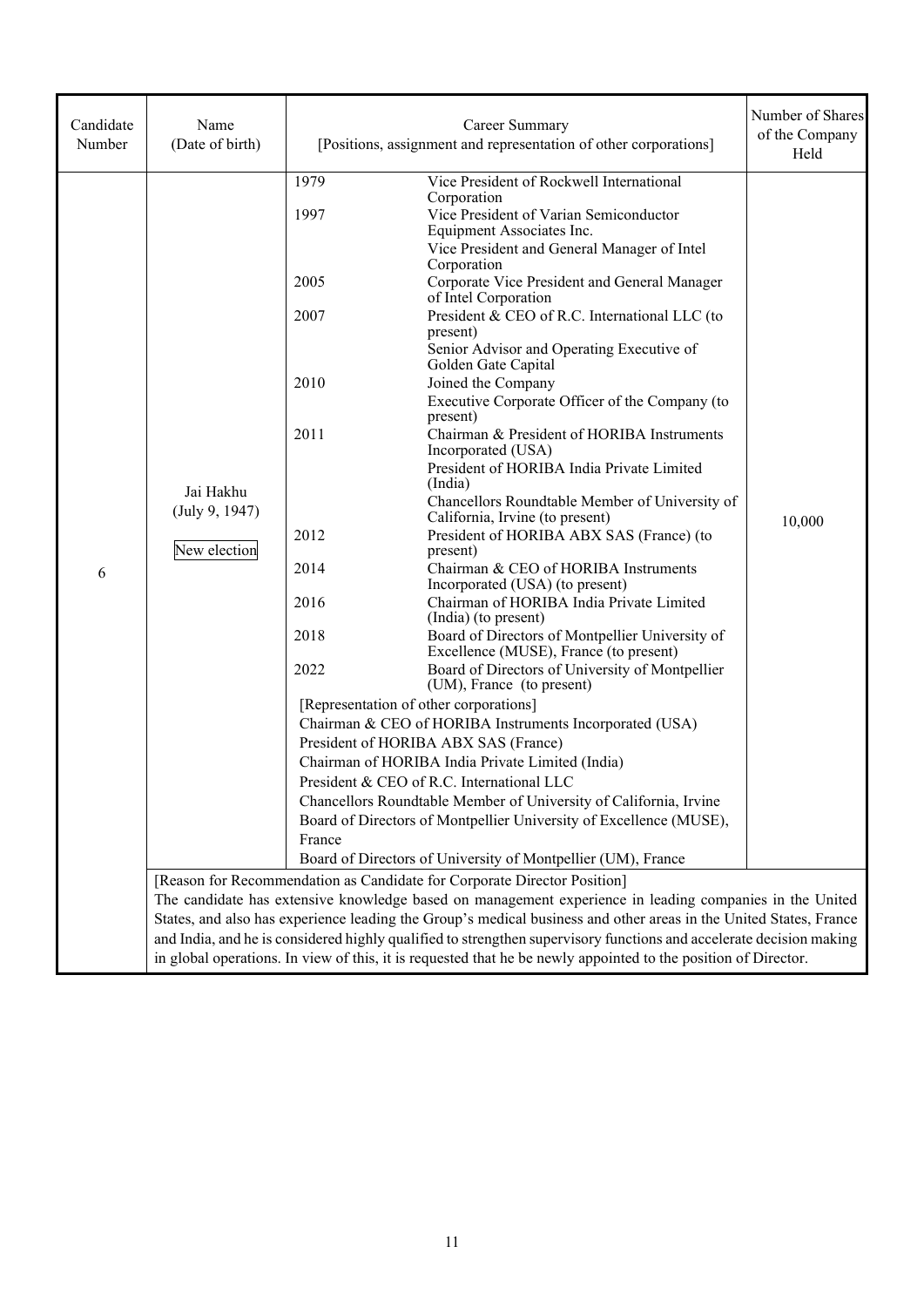| Candidate<br>Number | Name<br>(Date of birth)                                                                         | [Positions, assignment and representation of other corporations]                                                                                                                                                                                         | Number of Shares<br>of the Company<br>Held                                                                                                                                                                                                                                                                                                                                                                                                                                                                                                                                                                                                                                                                                                                                                                                                                                                                                                                                                                                                                                                                                                                                                                                                                                                                                                       |                  |
|---------------------|-------------------------------------------------------------------------------------------------|----------------------------------------------------------------------------------------------------------------------------------------------------------------------------------------------------------------------------------------------------------|--------------------------------------------------------------------------------------------------------------------------------------------------------------------------------------------------------------------------------------------------------------------------------------------------------------------------------------------------------------------------------------------------------------------------------------------------------------------------------------------------------------------------------------------------------------------------------------------------------------------------------------------------------------------------------------------------------------------------------------------------------------------------------------------------------------------------------------------------------------------------------------------------------------------------------------------------------------------------------------------------------------------------------------------------------------------------------------------------------------------------------------------------------------------------------------------------------------------------------------------------------------------------------------------------------------------------------------------------|------------------|
| 7                   | Sawako Takeuchi<br>(July 9, 1952)<br>Reelection<br>Non-executive<br><b>Independent Director</b> | April 1984<br>October 1988<br>September 1994<br>April 1998<br>April 2002<br>October 2004<br><b>July 2005</b><br>October 2005<br>April 2011<br>March 2016<br>April 2016<br>June 2017<br>April 2018<br>June 2019<br>[Representation of other corporations] | Visiting Researcher, Institute of Applied<br>Mathematical and Economic Sciences, France<br>Deputy Director, Master of International<br>Business (MIB) Graduate Program, Ecole<br>Nationale des Ponts et Chaussées (France)<br>Chief Economist, Long-Term Credit Bank of<br>Japan Research Institute<br>Associate Professor, Graduate School of<br>Engineering, University of Tokyo<br>Professor, Faculty of Economics, Toyo<br>University<br>Urban Development Sector<br>(Economist/Analyst), Asia-Pacific Division,<br>World Bank<br>Ambassador and Special Assistant to the<br>Minister, Ministry of Foreign Affairs<br>Visiting Professor, School of Engineering,<br>Kyoto University<br>President, Japan Cultural Institute in Paris<br>(Japan Foundation)<br>Non-executive Director of the Company (to<br>present)<br>Advisor to the Minister, Ministry of Education,<br>Culture, Sports, Science, and Technology<br>Specially Appointed Professor, Yamagata<br>University Faculty of Engineering<br>Visiting Professor, Tokyo College of Music (to<br>present)<br>Visiting Professor, Yamagata University<br>Faculty of Engineering<br>Outside Director of SAXA Holdings, Inc.<br>Visiting Professor, Tokyo College of Music<br>[Reason for Recommendation as Candidate for Non-executive Director Position and overview of expected role] | $\boldsymbol{0}$ |
|                     |                                                                                                 | candidate to serve as a Non-executive Director.                                                                                                                                                                                                          | The candidate has extensive practical experience in management engineering leveraging her twin doctorates in<br>engineering and economics, in addition to international experience in Europe, which is a key location for the<br>Company. The Company assume that she can appropriately fulfil the roles of promoting fair decision making and<br>strengthening management supervisory functions, and thereby strongly recommend the reappointment of the                                                                                                                                                                                                                                                                                                                                                                                                                                                                                                                                                                                                                                                                                                                                                                                                                                                                                        |                  |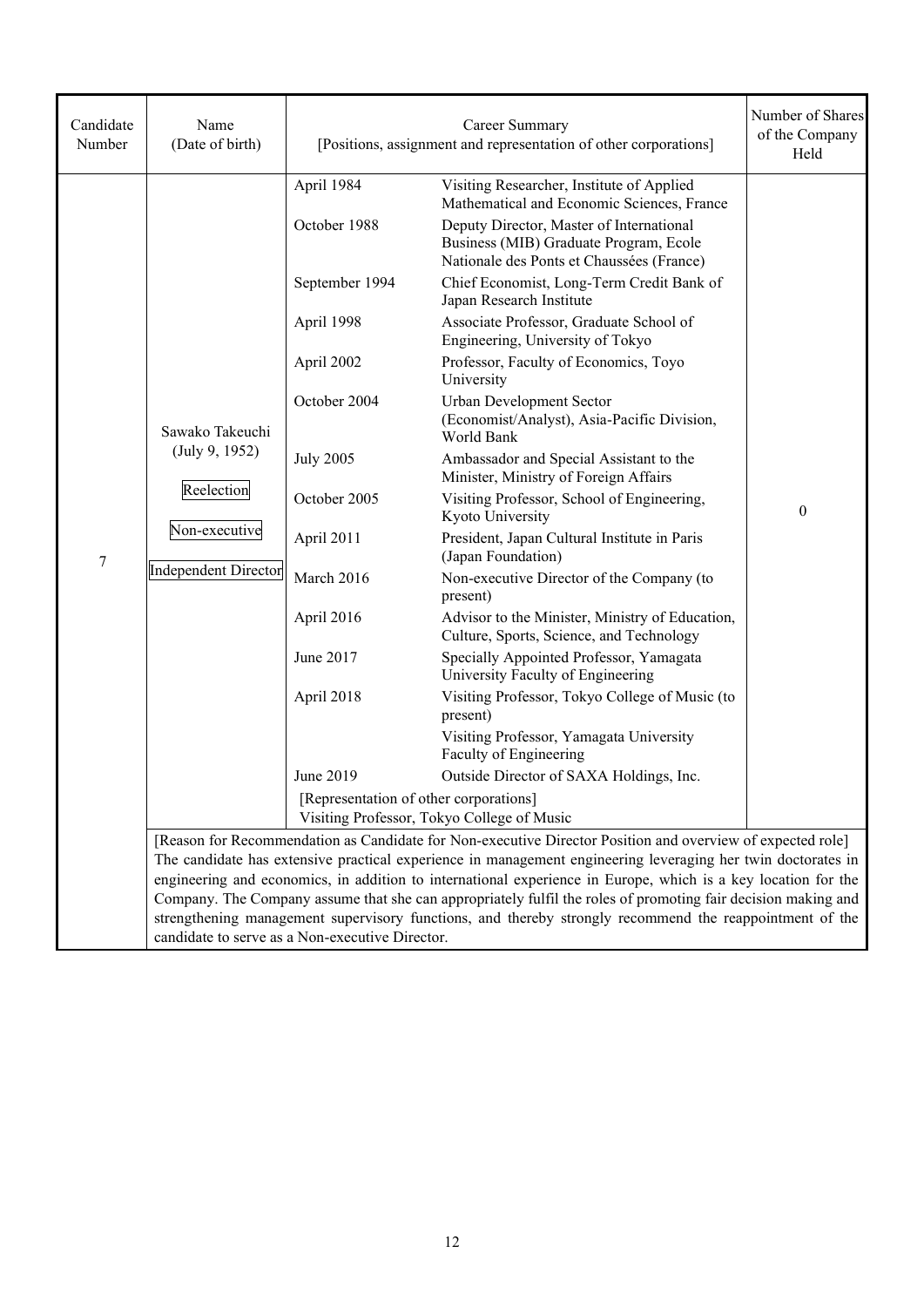| Candidate<br>Number | Name<br>(Date of birth)                                                                                                                                                                                                           | Career Summary<br>[Positions, assignment and representation of other corporations] |                                                                                      | Number of Shares<br>of the Company<br>Held |  |
|---------------------|-----------------------------------------------------------------------------------------------------------------------------------------------------------------------------------------------------------------------------------|------------------------------------------------------------------------------------|--------------------------------------------------------------------------------------|--------------------------------------------|--|
|                     |                                                                                                                                                                                                                                   | April 1982<br>January 2000                                                         | Joined Bank of Japan<br>Alternate Executive Director for Japan,                      |                                            |  |
|                     |                                                                                                                                                                                                                                   |                                                                                    | <b>International Monetary Fund</b>                                                   |                                            |  |
|                     |                                                                                                                                                                                                                                   | August 2004                                                                        | General Manager of Okayama Branch, Bank of<br>Japan                                  |                                            |  |
|                     |                                                                                                                                                                                                                                   | <b>July 2006</b>                                                                   | Deputy Director General, Payment and<br>Settlement Systems Department, Bank of Japan |                                            |  |
|                     | Haruyuki Toyama                                                                                                                                                                                                                   | March 2009                                                                         | Director General, Financial Markets<br>Department, Bank of Japan                     |                                            |  |
|                     | (March 23, 1959)                                                                                                                                                                                                                  | May 2011                                                                           | General Manager for Americas, Bank of Japan                                          |                                            |  |
|                     | Reelection<br>Non-executive<br><b>Independent Director</b>                                                                                                                                                                        | November 2012                                                                      | Director General, International Department,<br>Bank of Japan                         | 54                                         |  |
|                     |                                                                                                                                                                                                                                   | August 2014                                                                        | Retired from Bank of Japan                                                           |                                            |  |
| 8                   |                                                                                                                                                                                                                                   | March 2015                                                                         | Registered as an attorney-at-law admitted in<br>Japan                                |                                            |  |
|                     |                                                                                                                                                                                                                                   | June 2015                                                                          | Outside Director of Hitachi Construction<br>Machinery Co., Ltd. (to present)         |                                            |  |
|                     |                                                                                                                                                                                                                                   | January 2019                                                                       | Special Counsel, IWATA GODO (to present)                                             |                                            |  |
|                     |                                                                                                                                                                                                                                   | March 2021                                                                         | Non-executive Director of the Company (to<br>present)                                |                                            |  |
|                     |                                                                                                                                                                                                                                   | [Representation of other corporations]                                             |                                                                                      |                                            |  |
|                     |                                                                                                                                                                                                                                   | Special Counsel, IWATA GODO                                                        |                                                                                      |                                            |  |
|                     |                                                                                                                                                                                                                                   |                                                                                    | Outside Director of Hitachi Construction Machinery Co., Ltd.                         |                                            |  |
|                     | [Reason for Recommendation as Candidate for Non-executive Director Position and overview of expected role]<br>The candidate has expertise as an attorney specializing in corporate law, and extensive experience in international |                                                                                    |                                                                                      |                                            |  |
|                     | banking and finance. The Company assume that he can appropriately fulfil the roles of promoting fair decision                                                                                                                     |                                                                                    |                                                                                      |                                            |  |
|                     | making and strengthening management supervisory functions, and thereby strongly recommend the reappointment<br>of the candidate to serve as a Non-executive Director.                                                             |                                                                                    |                                                                                      |                                            |  |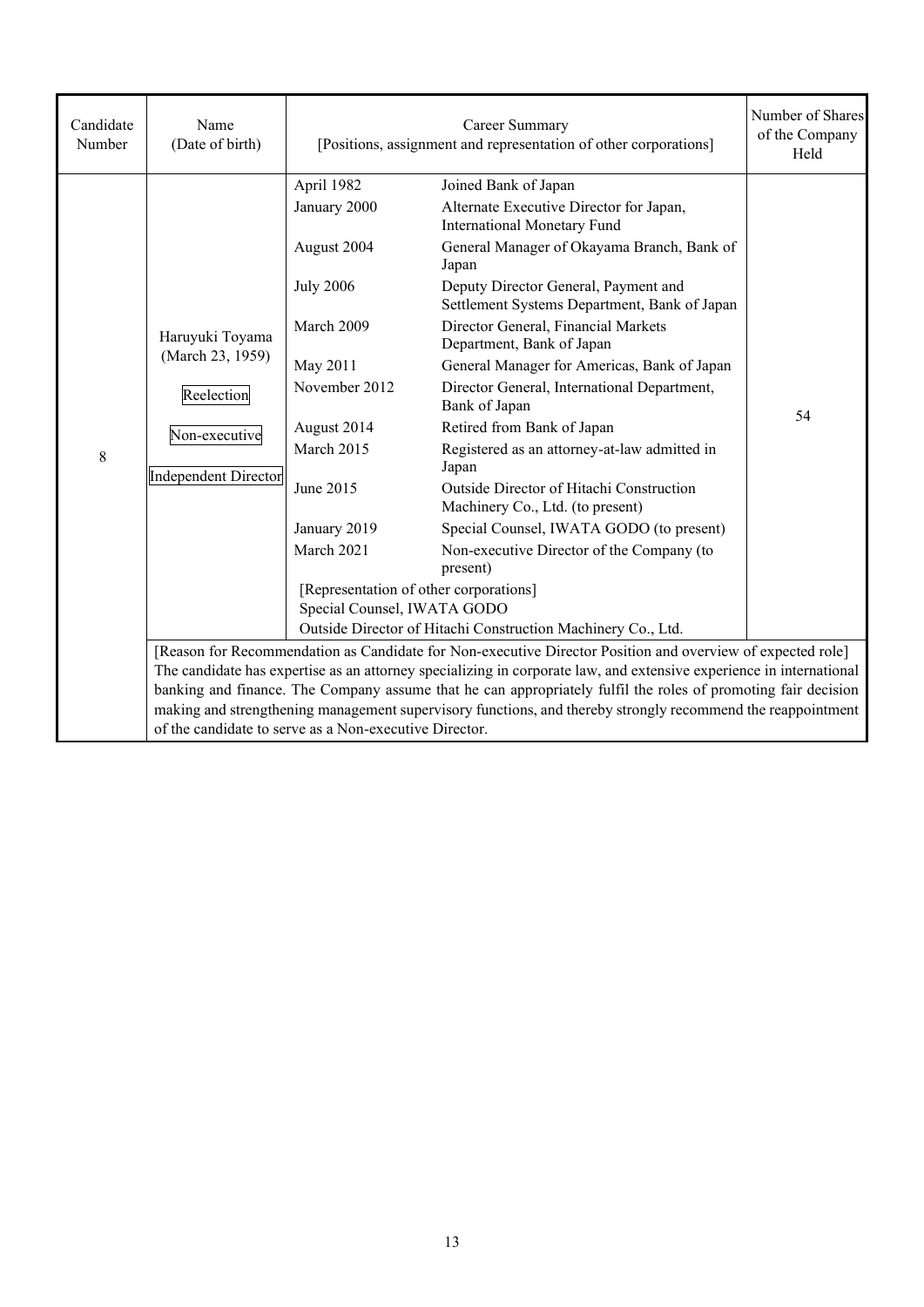| Candidate<br>Number | Name<br>(Date of birth)                                                                                                                                                                                                                                                                                                                      | Career Summary<br>[Positions, assignment and representation of other corporations] |                                                                                                                                                                                                           | Number of Shares<br>of the Company<br>Held |
|---------------------|----------------------------------------------------------------------------------------------------------------------------------------------------------------------------------------------------------------------------------------------------------------------------------------------------------------------------------------------|------------------------------------------------------------------------------------|-----------------------------------------------------------------------------------------------------------------------------------------------------------------------------------------------------------|--------------------------------------------|
|                     |                                                                                                                                                                                                                                                                                                                                              | August 1998                                                                        | Head of Gene Identification, Centre National<br>de Génotypage, Evry France                                                                                                                                |                                            |
|                     |                                                                                                                                                                                                                                                                                                                                              | April 2003                                                                         | Professor, Department of Genome<br>Epidemiology, Kyoto University Graduate<br>School of Medicine                                                                                                          |                                            |
|                     |                                                                                                                                                                                                                                                                                                                                              | April 2004                                                                         | Professor, Unit of Human Disease Genomics,<br>Center for Genomic Medicine Kyoto<br>University Graduate School of Medicine                                                                                 |                                            |
|                     |                                                                                                                                                                                                                                                                                                                                              | January 2007                                                                       | Research Director, Institut National de la Santé<br>et de la Recherche Médicale (INSERM) U.852                                                                                                            |                                            |
|                     |                                                                                                                                                                                                                                                                                                                                              | November 2008                                                                      | Professor and Director, The Center for<br>Genomic Medicine, Graduate School of<br>Medicine, Kyoto University (to present)                                                                                 |                                            |
|                     | Fumihiko Matsuda                                                                                                                                                                                                                                                                                                                             | October 2014                                                                       | Deputy Executive Vice-President for<br>International Affairs, Kyoto University                                                                                                                            |                                            |
|                     | (December 3, 1960)<br>Reelection<br>Non-executive<br><b>Independent Director</b>                                                                                                                                                                                                                                                             | April 2015                                                                         | Visiting Professor, Research Institute for<br>Mathematical Sciences, Kyoto University (to<br>present)                                                                                                     |                                            |
|                     |                                                                                                                                                                                                                                                                                                                                              | November 2016                                                                      | Scientific Coordinator, Pasteur-Kyoto<br>University International Joint Research Unit<br>for Integrative Vaccinomics (to present)                                                                         | 90                                         |
| 9                   |                                                                                                                                                                                                                                                                                                                                              | April 2018                                                                         | Dean, Kyoto-McGill International<br>Collaborative School of Genomic Medicine,<br>Kyoto University (to present)                                                                                            |                                            |
|                     |                                                                                                                                                                                                                                                                                                                                              | November 2018                                                                      | Founder and Director, Chief Advisor,<br>GenoConcierge Kyoto, Inc. (to present)                                                                                                                            |                                            |
|                     |                                                                                                                                                                                                                                                                                                                                              | October 2020                                                                       | Senior Advisor to the President on Academic<br>Affairs, Kyoto University (to present)                                                                                                                     |                                            |
|                     |                                                                                                                                                                                                                                                                                                                                              | November 2020                                                                      | Founder and Director, Chief Advisor,<br>RADDAR-J for Society Inc. (to present)                                                                                                                            |                                            |
|                     |                                                                                                                                                                                                                                                                                                                                              | March 2021                                                                         | Non-executive Director of the Company (to<br>present)                                                                                                                                                     |                                            |
|                     |                                                                                                                                                                                                                                                                                                                                              | [Representation of other corporations]                                             | Senior Advisor to the President on Academic Affairs, Kyoto University<br>Founder and Director, Chief Advisor, GenoConcierge Kyoto, Inc.<br>Founder and Director, Chief Advisor, RADDAR-J for Society Inc. |                                            |
|                     | [Reason for Recommendation as Candidate for Non-executive Director Position and overview of expected role]                                                                                                                                                                                                                                   |                                                                                    |                                                                                                                                                                                                           |                                            |
|                     |                                                                                                                                                                                                                                                                                                                                              |                                                                                    | The candidate has accumulated impressive specialized knowledge in viruses, immunity, genomes and other areas                                                                                              |                                            |
|                     |                                                                                                                                                                                                                                                                                                                                              |                                                                                    | of the medical field. He has also served as Senior Advisor to the President for Academic Affairs of Kyoto                                                                                                 |                                            |
|                     | University and held other posts through which he has attained extensive management skills, while possessing<br>international experience in France. The Company assume that he can appropriately fulfil the roles of promoting<br>fair decision making and strengthening management supervisory functions, and thereby strongly recommend the |                                                                                    |                                                                                                                                                                                                           |                                            |
|                     |                                                                                                                                                                                                                                                                                                                                              |                                                                                    |                                                                                                                                                                                                           |                                            |
|                     | reappointment of the candidate to serve as a Non-executive Director.                                                                                                                                                                                                                                                                         |                                                                                    |                                                                                                                                                                                                           |                                            |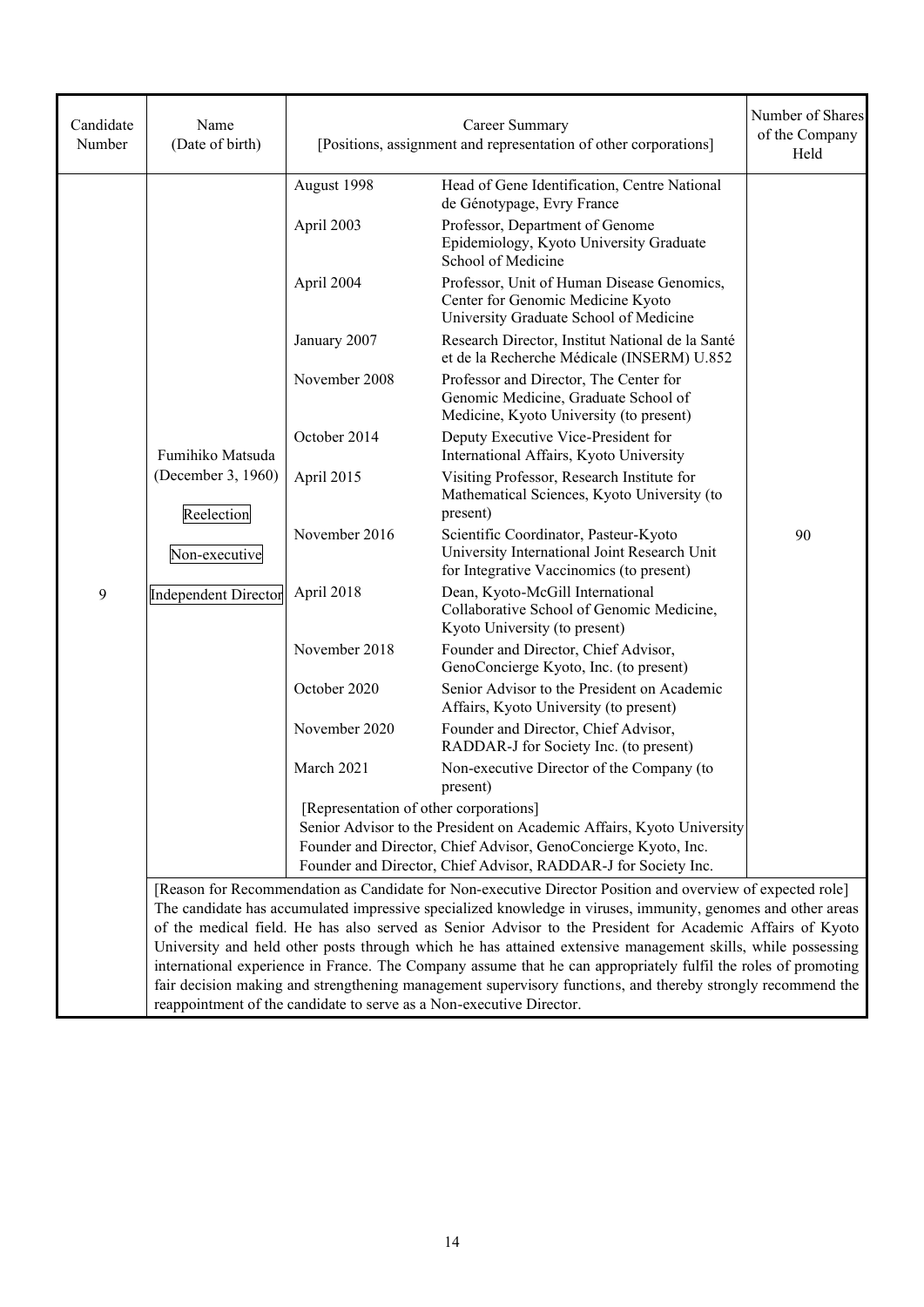## (Notes)

- 1. The Company has extended a loan to Dr. Jai Hakhu designated for use in the purchase of the Company's shares. The loan was determined through deliberation by the Board of Directors after taking appropriate steps to preserve assets based on the Company's lending rules and an agreement with the candidate. The candidate has completed the purchase of the Company's shares, and progress in the repayment of the loan will be monitored by the Board of Directors.
- 2. At SAXA Holdings, Inc. where Dr. Sawako Takeuchi served as Outside Director for one term of two years from June 2019 to June 2021, inappropriate accounting practices took place between the group companies of SAXA Holdings, Inc. was discovered prior to the candidate being appointed as Outside Director. After her appointment as Outside Director of SAXA Holdings, Inc., the candidate regularly made strong proposals to improve governance and revitalize the Board of Directors, and fulfilled her duties after the discovery of the incident by launching a task force aimed at preventing recurrence, and particularly guiding the rebuilding of internal control systems (strengthening of supervisory and monitoring functions) and establishing a Remuneration Committee and a Nomination Committee to reform management.
- 3. The Group has business relationships such as research and development, the sale of products and donations with Kyoto University where Dr. Fumihiko Matsuda serves in roles such as Senior Advisor to the President on Academic Affairs. The value of the transactions between the Group and the said University accounted for less than 0.01% of the value of the University's aggregate income during its most recent fiscal year. The Company has made donations to the University in the past four fiscal years, but the amount of each of the donations accounted for less than 0.01% of the value of the University's aggregate income and did not exceed 10 million yen in the respective fiscal years. In addition, the amount of the Group's business from the University accounts for approximately 0.02% of the Group's consolidated net sales in the most recent fiscal year. As further disclosure, Dr. Fumihiko Matsuda serves as "Founder and Director, Chief Advisor" of GenoConcierge Kyoto, Inc., a company at which Mr. Atsushi Horiba, Chairman & Group CEO of the Company, holds the post of "Advisor." In that capacity, while Mr. Atsushi Horiba provides advice to GenoConcierge Kyoto, Inc. concerning business management and other matters from his insights as a corporate executive, he receives no compensation from the said company in return for those services. There are no direct business relations between GenoConcierge Kyoto, Inc. and the Group. In consideration of these factors, the proposed appointment of him is considered to satisfy the "Independence Judgment Standards for Non-executive Directors and Outside Audit & Supervisory Board Members" established by the Company, with no issues existing with regard to the independence of Dr. Fumihiko Matsuda.
- 4. There is also no other special interest between any of the candidates for Director and the Company, which should be disclosed.
- 5. Dr. Jai Hakhu's name is stated as "Jai Krishan Hakhu" on personal identification documents.
- 6. The candidates for Director, Dr. Sawako Takeuchi, Mr. Haruyuki Toyama and Dr. Fumihiko Matsuda, are all being presented as candidates for the post of Non-executive Directors.
- 7. The Company plans to enter into a directors and officers liability insurance policy as provided for in Article 430-3, paragraph (1) of the Companies Act with an insurance company. The policy will cover indemnification and the litigation expenses based on the liability of damages that are assumed by an insured in a case where the insured receives a claim etc. relating to the pursuit of liability arising from the performance of duties. Directors, Audit & Supervisory Board Members, and Corporate Officers of the Company are insureds under the policy, and their insurance premiums shall be borne in full by the Company. However, damages for an insured who intentionally committed illegal acts are excluded from coverage. If each of the candidates for Director is elected and assumes office as Director, each of them will be included as an insured in the policy. In addition, when the policy is next renewed, the Company plans to renew the policy with the same terms.
- 8. The Company sets forth its Policies for Nomination of Director Candidates and Dismissal of Directors, as well as Independence Judgment Standards for Non-executive Directors and Outside Audit & Supervisory Board Members. Each of the three (3) candidates for Non-executive Director presented in this proposal satisfies all aspects these of standards.

Other matters pertaining to the said Non-executive Director candidates are as follows:

(1) Term of Service as HORIBA Non-executive Directors

For Dr. Sawako Takeuchi, the term of service as a HORIBA Ltd. Non-executive Director commenced with her appointment to that position at the 78th Ordinary General Meeting of Shareholders convened on March 26, 2016. Upon the conclusion of this latest general shareholders meeting, that period will have reached 6 years.

For Mr. Haruyuki Toyama, the term of service as a HORIBA Ltd. Non-executive Director commenced with his appointment to that position at the 83rd Ordinary General Meeting of Shareholders convened on March 27, 2021. Upon the conclusion of this latest general shareholders meeting, that period will have reached 1 year.

For Dr. Fumihiko Matsuda, the term of service as a HORIBA Ltd. Non-executive Director commenced with his appointment to that position at the 83rd Ordinary General Meeting of Shareholders convened on March 27, 2021. Upon the conclusion of this latest general shareholders meeting, that period will have reached 1 year.

(2) Limited liability agreement

The Company and Dr. Sawako Takeuchi, Mr. Haruyuki Toyama, and Dr. Fumihiko Matsuda signed agreements to limit their liability under Article 423, paragraph (1) of the Companies Act, and based on this agreement their liability is limited to the minimum liability amount stipulated in laws and ordinances. If Dr. Sawako Takeuchi, Mr. Haruyuki Toyama, and Dr. Fumihiko Matsuda are reappointed, the Company intends to continue these limited liability agreements.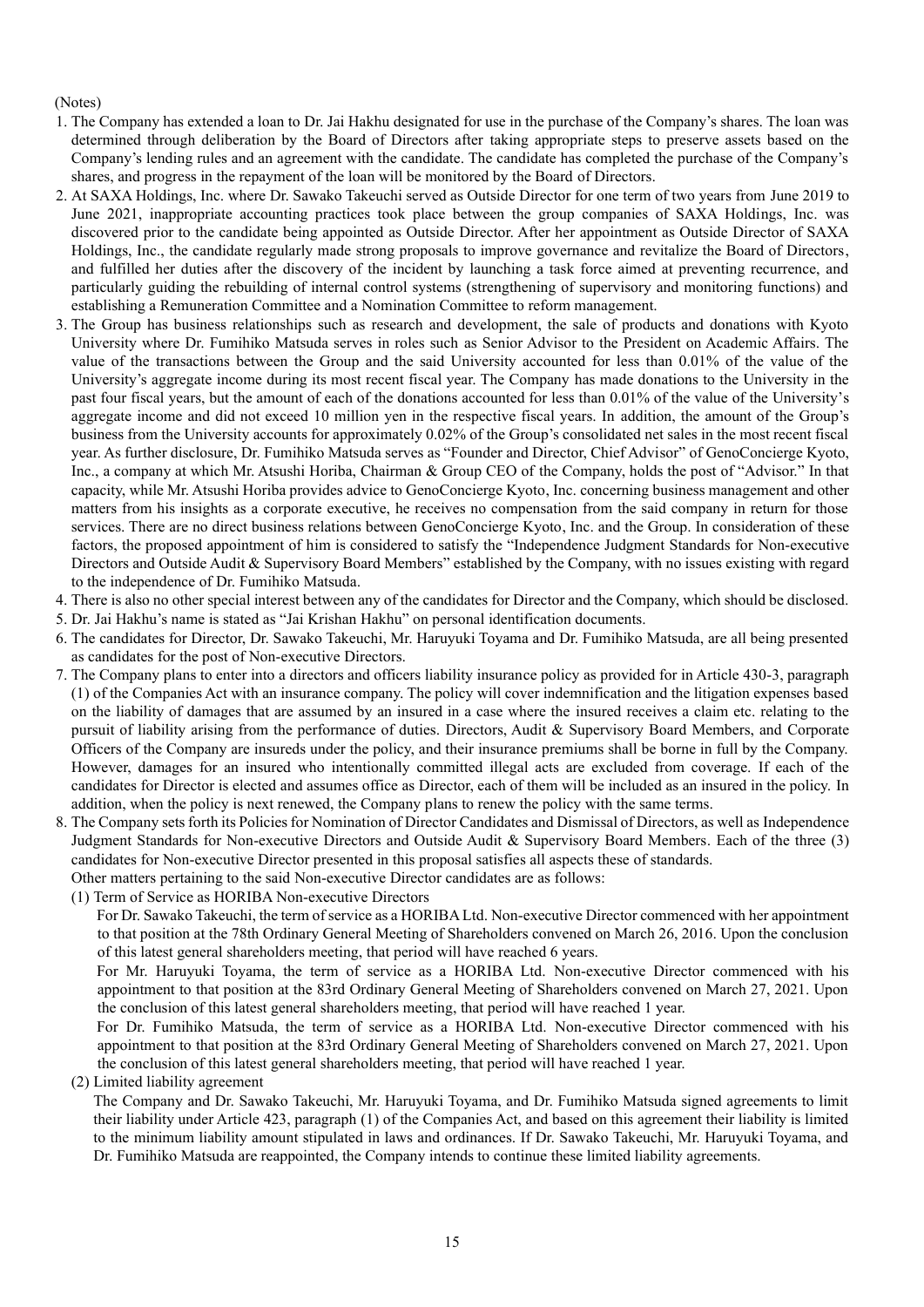### (3) Notification of Independent Director

In accordance with the provisions of the Tokyo Stock Exchange, the Company notified the Exchange that Dr. Sawako Takeuchi, Mr. Haruyuki Toyama, and Dr. Fumihiko Matsuda are Independent Directors. If Dr. Sawako Takeuchi, Mr. Haruyuki Toyama, and Dr. Fumihiko Matsuda are reappointed, the Company intends to have them continue serving as Independent Directors.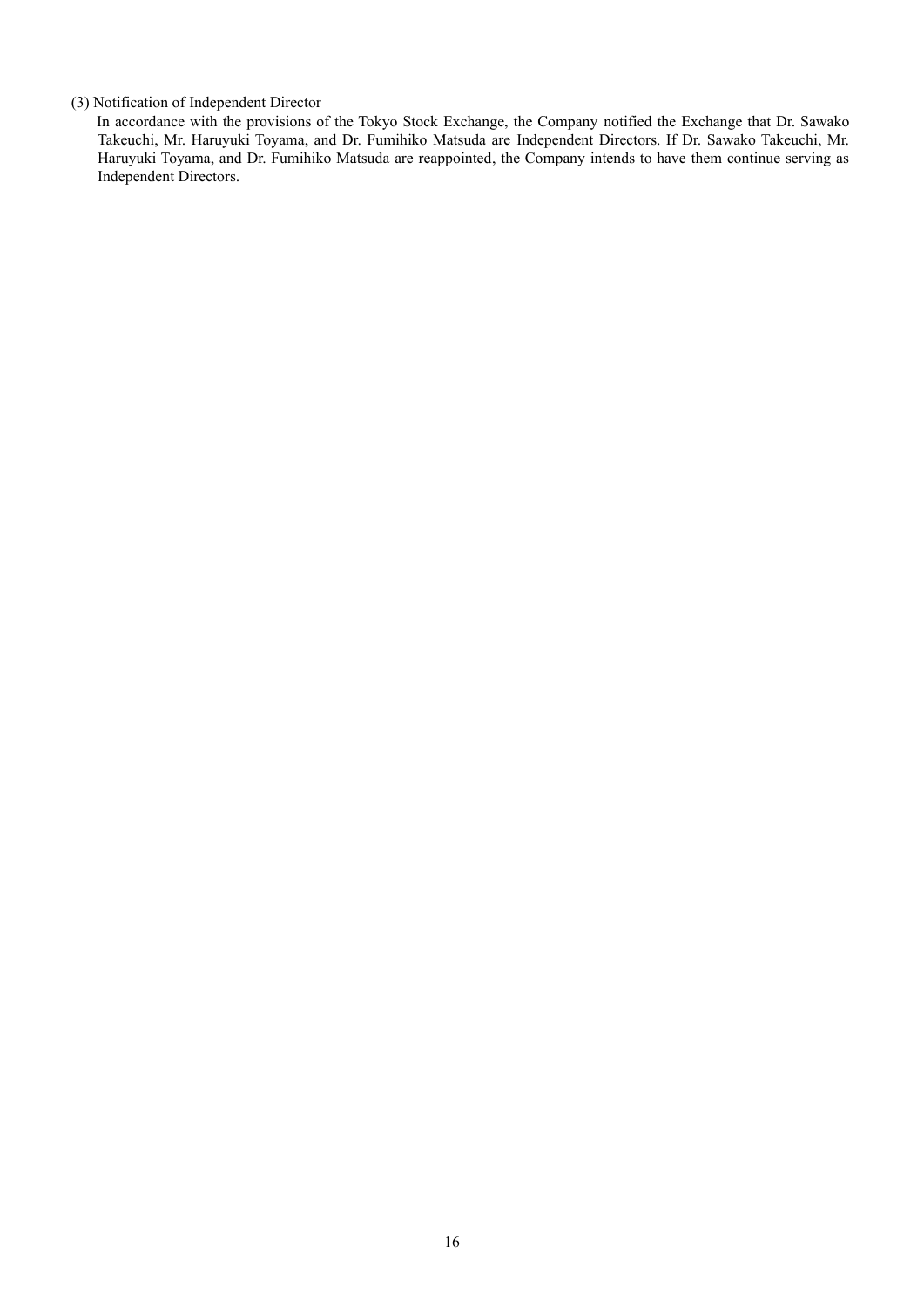### **Reference**

## **■Policies for Nomination of Director Candidates and Dismissal of Directors (determined in the meeting of the Board of Directors held on November 19, 2021)**

The election of candidates for Director of the Company are determined by the Board of Directors after deliberation in the Nomination and Remuneration Committee. Candidates for Director of the Company must satisfy the following requirements.

- 1. A person who respects the HORIBA's Corporate Motto and HORIBA Corporate Philosophy, and is suitable for the supervision of management from the perspective of contributing to sustained creation of corporate value.
- 2. A person who has excellent character and insight as a Director, and the will and capability required for executing duties in good faith.
- 3. A person who is able to secure the time as a Director required for executing the duties thereof in good faith.
- 4. A person who can be expected to contribute to frank, active and constructive consideration on the Board of Directors.
- 5. A person who satisfies the qualifications as Director required by laws and ordinances.

The Board of Directors shall consider dismissing or not reappointing a Director who no longer satisfies the above requirements.

| Candidate name   | Knowledge and insight considered to be<br>particularly important by the Company |            |            | Three fields of expertise in the Market Oriented<br>Business mentioned in the "MLMAP2023" Mid-<br>Long Term Management Plan |                                 |                                       |
|------------------|---------------------------------------------------------------------------------|------------|------------|-----------------------------------------------------------------------------------------------------------------------------|---------------------------------|---------------------------------------|
|                  | Corporate<br>Management                                                         | Technology | Governance | Energy $&$<br>Environment                                                                                                   | Materials $\&$<br>Semiconductor | $\operatorname{Bio} \&$<br>Healthcare |
| Atsushi Horiba   | $\circ$                                                                         | $\circ$    | $\circ$    |                                                                                                                             |                                 |                                       |
| Juichi Saito     | $\circ$                                                                         |            | $\circ$    |                                                                                                                             | $\circ$                         |                                       |
| Masayuki Adachi  | $\circ$                                                                         | $\circ$    |            |                                                                                                                             |                                 | $\circ$                               |
| Masao Okawa      |                                                                                 |            | $\circ$    |                                                                                                                             |                                 |                                       |
| Takashi Nagano   | $\circ$                                                                         |            |            | $\circ$                                                                                                                     |                                 |                                       |
| Jai Hakhu        | $\circ$                                                                         |            |            |                                                                                                                             | $\circ$                         | $\circ$                               |
| Sawako Takeuchi  |                                                                                 | $\circ$    | $\circ$    | $\circ$                                                                                                                     |                                 |                                       |
| Haruyuki Toyama  |                                                                                 |            | $\circ$    |                                                                                                                             |                                 |                                       |
| Fumihiko Matsuda | $\circ$                                                                         | $\circ$    |            |                                                                                                                             |                                 | $\circ$                               |

## ■**Skill Matrix of Candidates for Directors**

1. This skill matrix lists the knowledge, insight and expertise necessary of Directors who are responsible for the Company's management, and areas in which the Company has particular expectations for each candidate for Director are indicated with ○.

2. Governance refers to skills in finance, accounting, legal affairs, or so., specifically required for ensuring transparency of management and appropriate disclosure of information to stakeholders.

3. All candidates for Director have the international experience necessary for the Company's global operation.

4. Items will be reviewed as needed based on the external environment and the condition of the Company.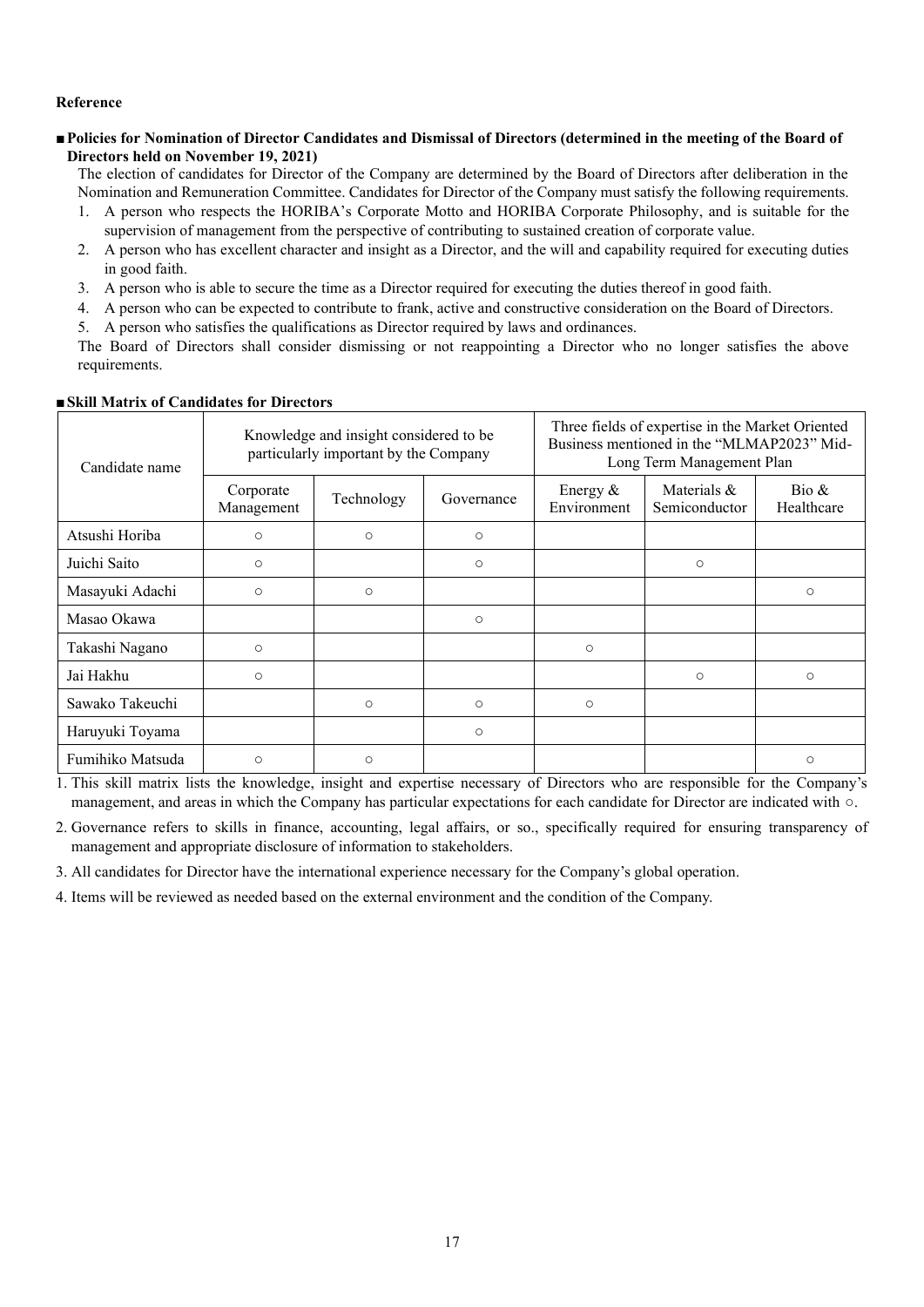## **Proposal No. 3: Election of Two (2) Substitute Audit & Supervisory Board Members**

The Company also requests approval for the election of two (2) substitute Audit & Supervisory Board Members to be ready to fill a vacant position should the number of Audit & Supervisory Board Members fall below the number required by laws and regulations.

The candidates for substitute Audit & Supervisory Board Member are Mr. Kazumasa Yoshida as substitute Outside Audit & Supervisory Board Member for Outside Audit & Supervisory Board Members Mr. Keiji Yamada and Ms. Tomoko Tanabe, and Mr. Hitoshi Motokawa as substitute Audit & Supervisory Board Member for Audit & Supervisory Board Member Mr. Atsushi Nakamine.

The validity of the election of Mr. Kazumasa Yoshida and Mr. Hitoshi Motokawa can be nullified by resolution of the Board of Directors if the consent of Audit & Supervisory Board has been obtained; provided, however, that it is only in a time before assuming office.

In addition, the consent of Audit & Supervisory Board has been obtained for this proposal.

The candidates for substitute Audit & Supervisory Board Member are as follows:

| Candidate<br>Number | Name<br>(Date of birth)                                                                                                                                                                                                                                                                                      | Career Summary<br>[Representation of other corporations]                                                                                  |                                                                                                                                                                                                                                                                                                                                                                                                                                                                                      | Number of<br>Shares of the<br>Company Held |  |
|---------------------|--------------------------------------------------------------------------------------------------------------------------------------------------------------------------------------------------------------------------------------------------------------------------------------------------------------|-------------------------------------------------------------------------------------------------------------------------------------------|--------------------------------------------------------------------------------------------------------------------------------------------------------------------------------------------------------------------------------------------------------------------------------------------------------------------------------------------------------------------------------------------------------------------------------------------------------------------------------------|--------------------------------------------|--|
| 1                   | Kazumasa Yoshida<br>(November 16, 1956)                                                                                                                                                                                                                                                                      | April 1979<br>February 1980<br>March 1980<br>September 1991<br>October 1991<br>May 2006<br>June 2014<br>Corporate Auditor of de-live Inc. | Joined Canon Inc.<br>Retired from Canon Inc.<br>Joined Nakano C.P.A. Office<br>Retired from Nakano C.P.A. Office<br>President of Yoshida Kazumasa Licensed Tax<br>Accountant Office (to present)<br>Corporate Auditor of de-live Inc. (to present)<br>Corporate Auditor of Japan Re-ground Corporation<br>(to present)<br>[Representation of other corporations]<br>President of Yoshida Kazumasa Licensed Tax Accountant Office<br>Corporate Auditor of Japan Re-ground Corporation | 1,227                                      |  |
|                     | [Reason for Recommendation as Candidate for substitute Outside Audit & Supervisory Board Member]<br>To benefit from the Candidate's abundant professional expertise in the field of tax and accounting as a licensed                                                                                         |                                                                                                                                           |                                                                                                                                                                                                                                                                                                                                                                                                                                                                                      |                                            |  |
|                     | tax accountant as well as experiences amassed as a corporate auditor of other companies for the management of<br>the Company, the company considered that continued appointment of the candidate to appropriately serve as<br>substitute Outside Audit & Supervisory Board Member is respectfully requested. |                                                                                                                                           |                                                                                                                                                                                                                                                                                                                                                                                                                                                                                      |                                            |  |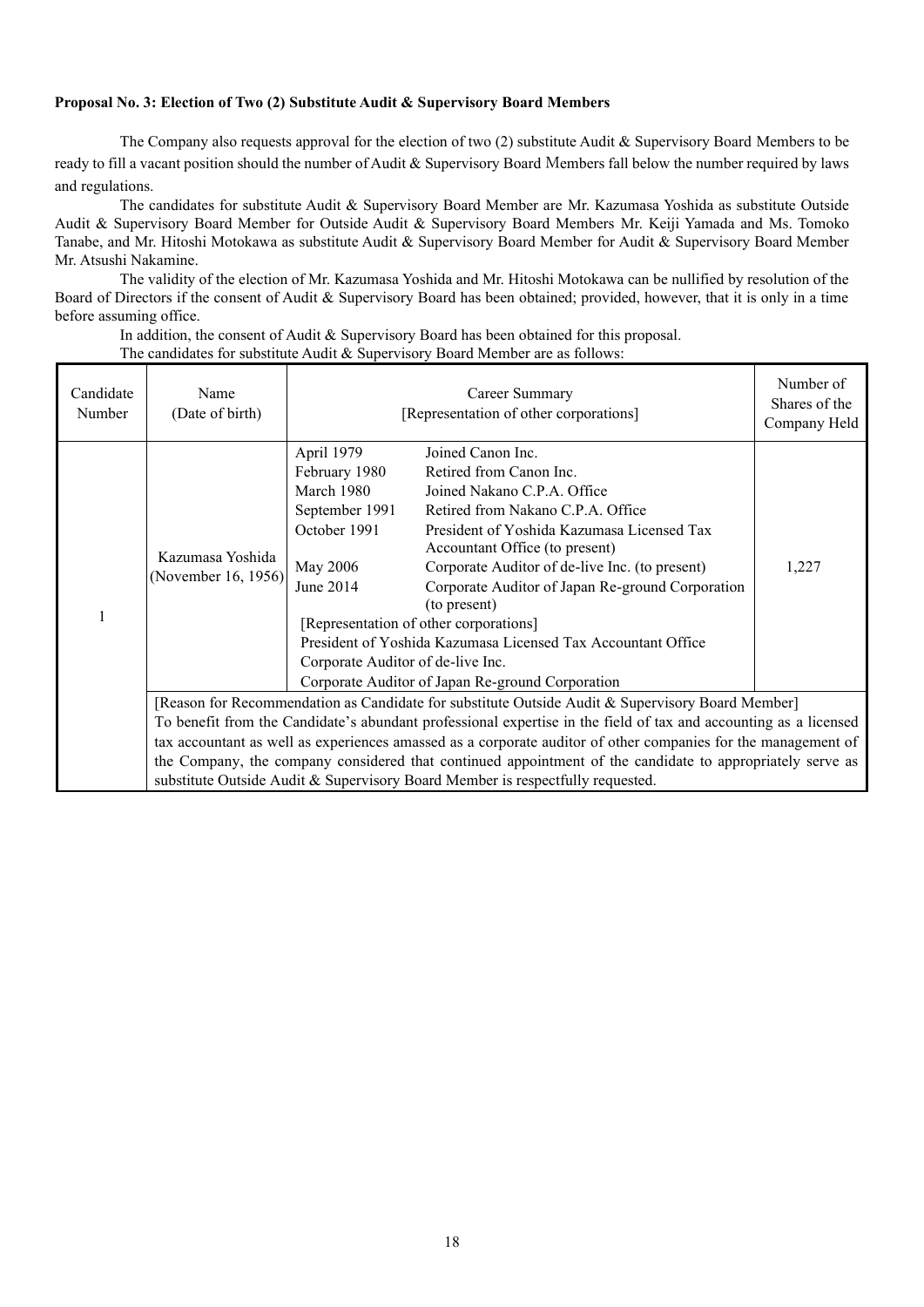| Candidate<br>Number | Name<br>(Date of birth)                                                                                          | Career Summary<br>[Representation of other corporations] |                                                   | Number of<br>Shares of the<br>Company Held |  |
|---------------------|------------------------------------------------------------------------------------------------------------------|----------------------------------------------------------|---------------------------------------------------|--------------------------------------------|--|
|                     |                                                                                                                  | April 1984                                               | Joined the Company                                |                                            |  |
|                     |                                                                                                                  | September 2004                                           | General Manager of Sales Department of the        |                                            |  |
|                     |                                                                                                                  |                                                          | Company                                           |                                            |  |
|                     |                                                                                                                  | January 2009                                             | General Manager of Sales Division of the          |                                            |  |
|                     | Hitoshi Motokawa<br>(November 27, 1960)                                                                          |                                                          | Company                                           |                                            |  |
|                     |                                                                                                                  | April 2017                                               | Junior Corporate Officer of the Company (to       |                                            |  |
|                     |                                                                                                                  |                                                          | present)                                          | 3,174                                      |  |
|                     |                                                                                                                  | January 2021                                             | General Manager of General Administration         |                                            |  |
| $\overline{2}$      |                                                                                                                  |                                                          | Division Responsible for Financial Control of the |                                            |  |
|                     |                                                                                                                  |                                                          | Company                                           |                                            |  |
|                     |                                                                                                                  | January 2022                                             | General Manager of Finance and Legal Division     |                                            |  |
|                     |                                                                                                                  |                                                          | Responsible for Financial Control of the Company  |                                            |  |
|                     |                                                                                                                  |                                                          | (to present)                                      |                                            |  |
|                     | [Reason for Recommendation as Candidate for substitute Audit & Supervisory Board Member]                         |                                                          |                                                   |                                            |  |
|                     | The candidate has many years of experience serving in the Company's performance management in the Sales          |                                                          |                                                   |                                            |  |
|                     | Division and General Administration Division, and he is considered highly qualified to perform supervisory       |                                                          |                                                   |                                            |  |
|                     | operations. In view of this, the company requested that he will be newly appointed to the position of substitute |                                                          |                                                   |                                            |  |

(Notes)

- 1. There is no special interest between any of the candidates for substitute Audit & Supervisory Board Member and the Company, which should be disclosed.
- 2. The Company plans to enter into a directors and officers liability insurance policy as provided for in Article 430-3, paragraph (1) of the Companies Act with an insurance company. The policy will cover indemnification and the litigation expenses based on the liability of damages that are assumed by an insured in a case where the insured receives a claim etc. relating to the pursuit of liability arising from the performance of duties. Directors, Audit & Supervisory Board Members, and Corporate Officers of the Company are insureds under the policy, and their insurance premiums shall be borne in full by the Company. However, damages for an insured who intentionally committed illegal acts are excluded from coverage. If each of the candidates for substitute Audit & Supervisory Board Member assumes office as Audit & Supervisory Board member, each of them will be included as an insured in the policy. In addition, when the policy is next renewed, the Company plans to renew the policy with the same terms.
- 3. The candidate for substitute Audit & Supervisory Board Member Mr. Kazumasa Yoshida is a candidate for substitute Outside Audit & Supervisory Board Member satisfying the regulations of the Tokyo Stock Exchange, as well as the Policies for Nomination of Director Candidates and Dismissal of Directors and Independence Judgment Standards for Non-executive Directors and Outside Audit & Supervisory Board Members.
- 4. Other matters pertaining to candidates for substitute Outside Audit & Supervisory Board Members are as follows:

(1) Limited liability agreement

If Mr. Kazumasa Yoshida assumes office as Outside Audit & Supervisory Board Member, the Company intends to sign an agreement with him to limit his liability under Article 423, paragraph (1) of the Companies Act, and based on this agreement his liability will be limited to the minimum liability amount stipulated in laws and ordinances.

(2) Notification of Independent Audit & Supervisory Board Member

Audit & Supervisory Board Member.

If Mr. Kazumasa Yoshida assumes office as Outside Audit & Supervisory Board Member, in accordance with the provisions of the Tokyo Stock Exchange, the Company intends to designate Mr. Kazumasa Yoshida as Independent Audit & Supervisory Board Member and notify the exchange to that effect.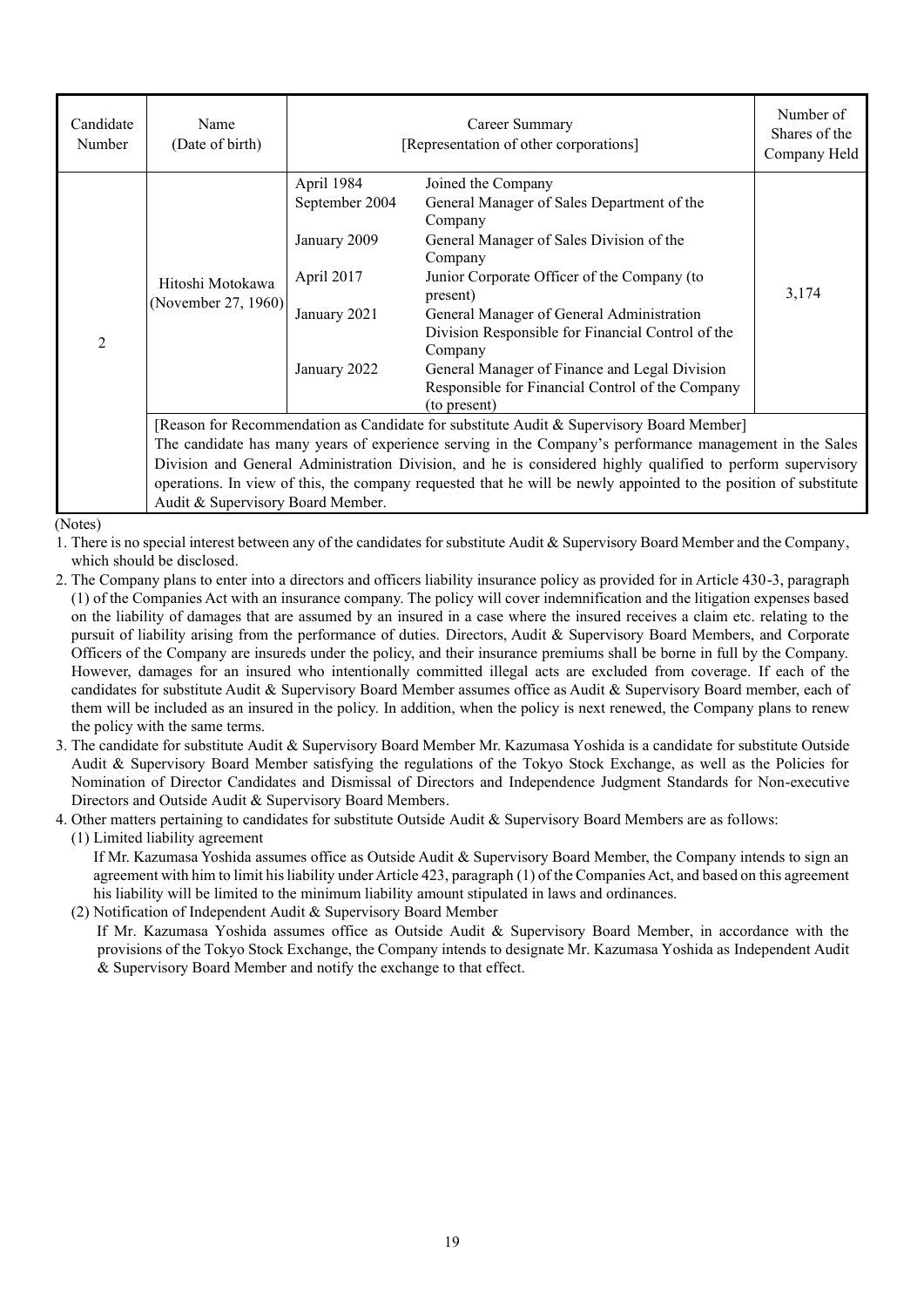### **Reference**

### **■Independence Judgment Standards for Non-executive Directors and Outside Audit & Supervisory Board Members (determined in the meeting of the Board of Directors held on November 20, 2015)**

The Company has established the following independence judgment standards for Non-executive Directors and Outside Audit & Supervisory Board Members, and Non-executive Directors and Outside Audit & Supervisory Board Members are judged to have independence from the Company if the Non-executive Directors and Outside Audit & Supervisory Board Members do not fall under any of the following items.

- 1. A person who is an executive (Note 1) of the Company or a subsidiary of the Company (hereinafter collectively referred to as "the Group") or has been an executive of the Group in the past ten years
- 2. A person who deals with the Group as a major business partner (Note 2) or is an executive thereof
- 3. A major business partner of the Group (Note 3) or is an executive thereof
- 4. A consultant, accounting expert or legal expert who obtains a large sum of money or other property (Note 4) other than officer remuneration from the Group (if the party who obtains said property is an organization such as a corporation or an association, a person belonging to said organization)
- 5. A person who belongs to the auditing firm conducting statutory audits of the Group
- 6. A person who has received donations or subsidies in excess of a certain amount (Note 5) from the Group (if the party who receives said donations or subsidies is an organization such as a corporation or an association, a person belonging to said organization)
- 7. An executive of a principal financial institution (Note 6) from which the Group has borrowings, or the parent company or a subsidiary thereof
- 8. A major shareholder (Note 7) of the Group, or if the major shareholder is a corporation, an executive of the corporation
- 9. An executive of a company in which the Group is a major shareholder
- 10. An executive of a company that has accepted a Director (regardless of whether full-time or part-time) from the Group, or the parent company or a subsidiary thereof
- 11. A person who has fallen under any of the above items 2. through 10. during the past three years
- 12. A close relative, etc. (Note 9) of a person falling under any of the above items 1. through 11. (limited to persons in key positions (Note 8))
- (Note 1) Executive refers to an executive prescribed in Article 2, paragraph (3), item (vi) of the Regulations for Enforcement of the Companies Act, and includes not only executive directors, but also corporate officers and employees. This does not include company auditors.
- (Note 2) A person who deals with the Group as a major business partner is a business partner group (meaning a corporate group made up of direct the business partner, the parent company and subsidiaries thereof, and the subsidiaries of the parent company; there same applies below) providing products or services to the Group, for which the transaction amount in the most recent fiscal year is 5% or more of the annual consolidated net sales of said group.
- (Note 3) A major business partner of the Group is a business partner group to which the Group provides products and services, where the transaction amount in the most recent fiscal year is 2% or more of the annual consolidated net sales of the Group.
- (Note 4) A large sum of money or other property refers to money or other property exceeding 10 million yen annually other than officer remuneration in the most recent fiscal year (if the party that obtained the property is an organization such as a corporation or an association, monetary or other property gains exceeding 2% of the total amount of revenue during the most recent fiscal year of the organization).
- (Note 5) Donations or subsidies in excess of a certain amount refer to donations or subsidies exceeding the higher of either 10 million yen annually on average for the past three fiscal years or 2% of the total revenue during the person's most recent fiscal year.
- (Note 6) Principal financial institution refers to a financial institution from which the total amount of borrowings exceeds 2% of consolidated total assets of the Company at the end of the most recent fiscal year.
- (Note 7) Major shareholder refers to a shareholder with 10% or more of voting rights (including both directly held and indirectly held).
- (Note 8) Persons in key positions are directors (excluding Non-executive Directors), executives, corporate officers and employees in senior management positions of a level of general manager or higher, in addition to persons belonging to an audit firm or accounting form who are certified public accountants, persons belonging to a law firm who are attorneys, persons belonging to an incorporated foundation or an incorporated association who are officers such as councilors, directors and auditors, and other persons objectively and rationally deemed to have equivalent importance.
- (Note 9) A close relative, etc. refers to a spouse or relative within the second degree of kinship.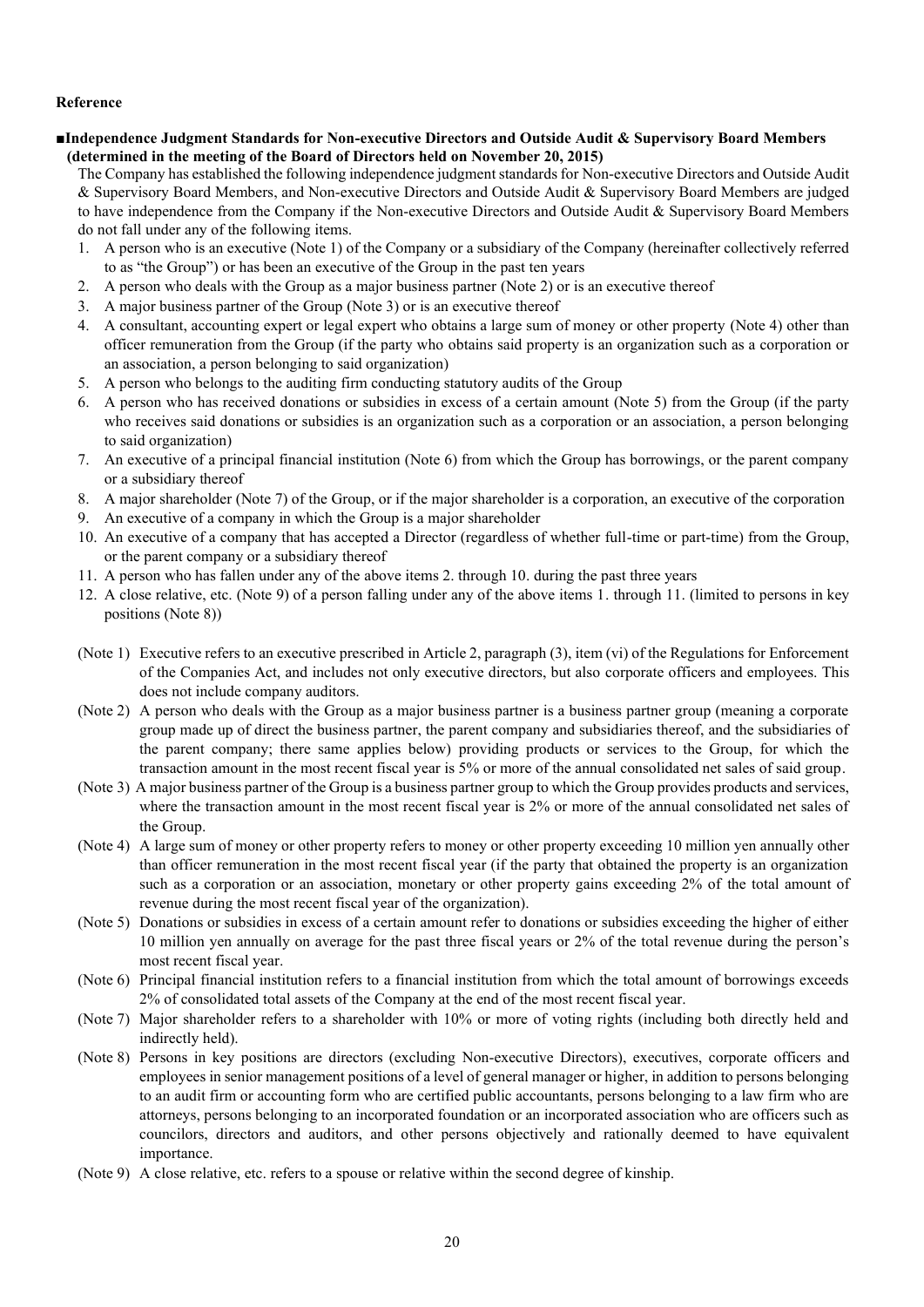#### **(Reference Information) Explanation of the Revision of the Amount and the Scheme of Remuneration for the Company's Directors**

The management environment surrounding the Company is changing promptly, such as the rapid expansion of the semiconductor industry, the arrival of hydrogen society amid the trend of decarbonization, and technological innovation in the area of life science, and accordingly the Company's operations become increasingly globalized so as to respond to these changes. In order to further strengthen the supervisory functions and to accelerate the decision making in global operations, the Company will appoint an additional member to the Board of Directors who has extensive experience in global management. The purpose of the revision is to secure talented management personnel as well as to add incentives to achieve the current Mid-Long Term Management Plan "MLMAP2023."

#### **The Company's view on the change to the Directors' remuneration scheme**

The Company's basic policy is that shareholders, management and employees work as one to develop the Company, and the outcome from the operation are evaluated and distributed to those stakeholders in open and fair manner.

Since its initial stock listing in the stock exchange market, the Company has distributed dividends to shareholders based on net income, and performance-based remuneration has been paid to the management based on net income and dividends. (At present, dividends = approximately 30% of consolidated net income; bonuses for directors = approximately 20% of dividends). In fiscal 2013, the Company announced that the total amount of shareholder returns including dividends and share buybacks would be around 30% of consolidated net income, in order to provide shareholder returns directly linked to consolidated performance, and an earnings-based remuneration scheme was also introduced for Directors (excluding Non-executive Directors). Since then, the Company's performance has steadily expanded that consolidated net income grew to 2.9 times, share price reached 2.7 times (closing price on December 30, 2021) and total dividends reached 3.0 times in 2021 respectively compared with fiscal 2012. Shareholder returns has also increased significantly in this period (refer to Figure 1. below). On the other hand, the Company has decided to revise the amount and the scheme of remuneration for Directors as shown in Figure 2, taking into consideration the fact that the maximum amount of earnings-based remuneration has been reached since the past fiscal year. Through this revision, the Company will provide incentives to ensure the achievement of the targets set forth in the current Mid-Long Term Management Plan "MLMAP2023." The Company will set the appropriate amount and the scheme of remuneration for Directors in light of the targets in the Mid-Long Term Management Plans to be formulated in the future.



Figure 1. The Trend of Consolidated Net Income, Total Dividends, Stock Price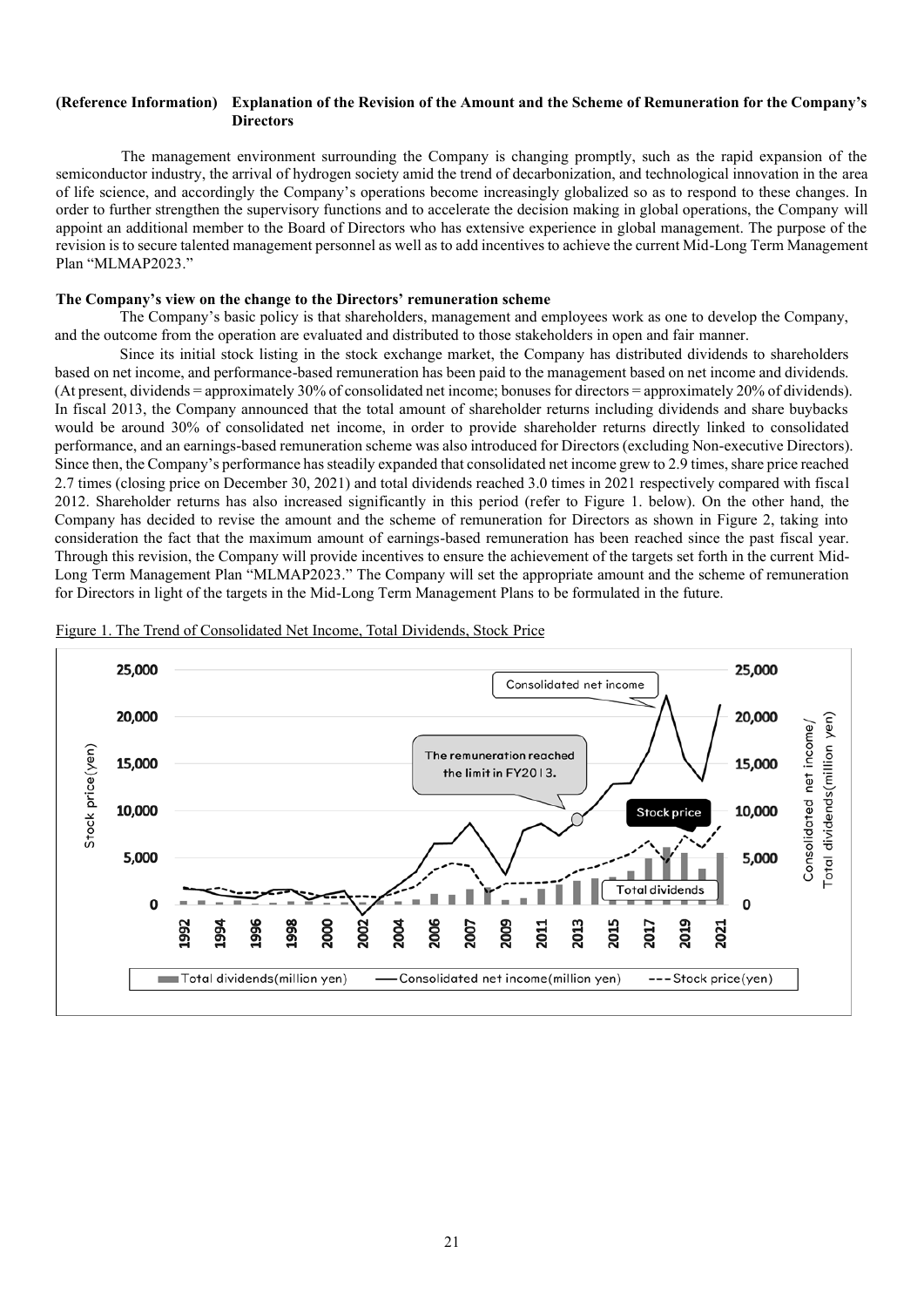## Figure 2. Overview of Change to the Director's Remuneration Scheme

|                                   | Current remuneration system and maximum<br>amounts |                                                                                  | Remuneration system and maximum amounts<br>after revision |                                                                                 |  |
|-----------------------------------|----------------------------------------------------|----------------------------------------------------------------------------------|-----------------------------------------------------------|---------------------------------------------------------------------------------|--|
|                                   | Type of remuneration                               | Maximum amount                                                                   | Type of remuneration                                      | Maximum amount                                                                  |  |
| Base remuneration                 | Fixed term / amount<br>salary, etc.                | 200 million yen<br>(including 20 million)<br>yen for Non-executive<br>Directors) | Fixed term / amount<br>salary, etc.                       | 300 million yen<br>(including 40 million<br>yen for Non-executive<br>Directors) |  |
| Performance-based<br>remuneration | Earnings-based<br>remuneration                     | 500 million yen                                                                  | Earnings-based<br>remuneration                            | 1,000 million yen                                                               |  |
| Long-term incentive               | Stock Compensation-<br>type Stock Options          | 70 million yen                                                                   | Restricted stock,<br>Restricted stock unit                | 200 million yen                                                                 |  |
| Total                             |                                                    | 770 million yen                                                                  |                                                           | 1,500 million yen                                                               |  |

The individual reasons for increasing the amount of remuneration for Directors and revision of the remuneration scheme are as follows.

## **Amount of base remuneration (fixed term / amount salary, etc.)**

With regard to base remuneration (fixed term / amount salary, etc.), the purpose of revision is to respond to the increase of the number of Directors by one to further strengthen the management system, and the maximum remuneration amount will be raised to 300 million yen based on current performance levels. The fixed term / amount salary, etc. of current Directors (excluding Non-executive Directors) are planned to remain at the current level.

The maximum amount of remuneration for Non-executive Directors will be increased to 40 million yen responding to its expanding role and responsibilities of strengthening corporate governance and enhancing corporate value. The base remuneration will be the only remuneration for Non-executive Directors made up of fixed term / amount salary, etc., which eliminate the linkage to performance as applied in the past.

### **Amount of performance-based remuneration (earnings-based remuneration)**

The amount of earnings-based remuneration will be changed for the sake of strengthening incentives for further enhancement of corporate value and securing talented management personnel, taking into consideration that the maximum amount of remuneration has been reached in previous years. The maximum amount of performance-based remuneration is set to 1,000 million yen based on current performance levels.

The indicator applied to determine the earnings-based remuneration for the Directors is consolidated net income, which has been deemed to be appropriate for earnings-based remuneration from the perspective of clarifying the link between Directors' remuneration and the Company's performance, and further increasing the incentive to enhance the performance of Directors. The following change will be made to the method of calculation of earnings-based remuneration.

|          | <u>the following enough will be more to the method of esternoli of estimates concertaints and the state of the state of the state of the state of the state of the state of the state of the state of the state of the state of </u> |
|----------|--------------------------------------------------------------------------------------------------------------------------------------------------------------------------------------------------------------------------------------|
| Current: | "Consolidated net income $x$ 6%," with an upper limit of 500 million yen and a lower limit of 0 yen.                                                                                                                                 |
|          | Proposed change: "Consolidated net income x $5\%$ - 500 million yen (*1)," with an upper limit of 1,000 million yen (*2) and a<br>lower limit of 0 yen.                                                                              |

- \*1. The total amount of the maximum amount of 300 million yen for fixed term / amount salary, etc., and the maximum amount of 200 million yen for long-term incentives.
- \*2. Some Directors will receive remuneration based on the profit of the Semiconductor segment (consolidated), however the total amount shall not exceed the aforementioned upper limit.

### **Introduction of share-based remuneration as a long-term incentive (restricted stock and restricted stock unit)**

A share-based remuneration system allotting restricted stock and restricted stock unit will be newly introduced in lieu of Stock Compensation-type Stock Options (with a maximum amount of 200 million yen) for the purpose of providing an incentive to the Company's Directors excluding Non-executive Directors ("eligible Directors,") to pursue sustained enhancement of the Company's corporate value, and also proceed with further sharing of value between the eligible Directors and shareholders.

The maximum amount of remuneration is set to 200 million yen in order to further promote value sharing with shareholders with the aim of enhancing performance from a mid-long term perspective through shareholdings, in addition to the appointment of a non-Japanese Director.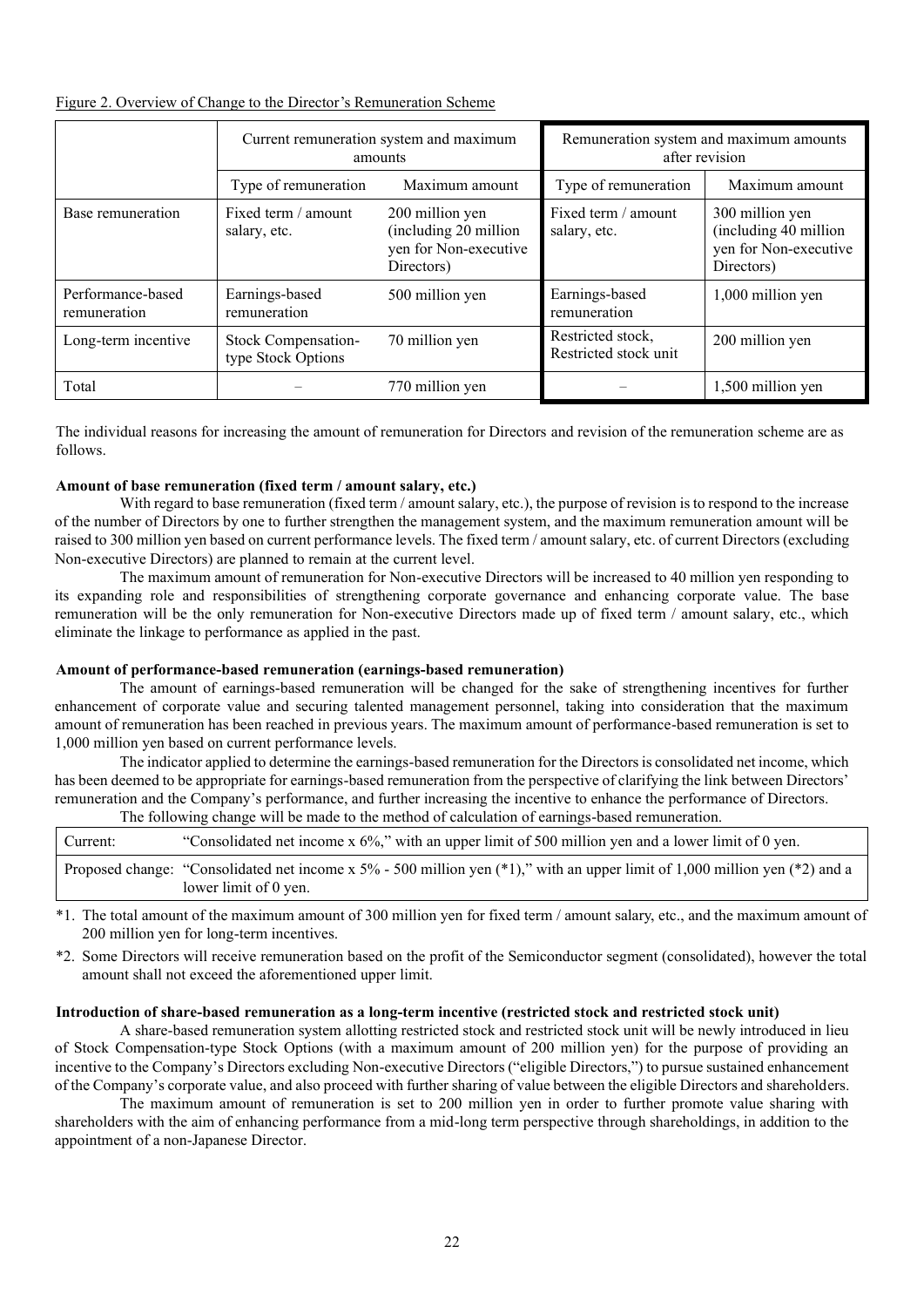Figure 3. Share-based Remuneration – Outline of Share-based Remuneration (Restricted stock and Restricted stock unit)

|                                           | Restricted stock                                                                                                                                                                       | Restricted stock unit                                                                                                        |  |  |
|-------------------------------------------|----------------------------------------------------------------------------------------------------------------------------------------------------------------------------------------|------------------------------------------------------------------------------------------------------------------------------|--|--|
| Persons eligible for<br>$grant *1$        | Directors (residents of Japan)                                                                                                                                                         | Directors (non-residents of Japan)                                                                                           |  |  |
| Maximum grant<br>amount $*2$              | To be determined by the Company's Board of Directors within the range of 200 million yen per year                                                                                      |                                                                                                                              |  |  |
| Maximum number of<br>shares to be granted | To be determined by the Company's Board of Directors within the range of 50,000 shares per year.                                                                                       |                                                                                                                              |  |  |
| Conditions for grant<br>$*3$              | The period of transfer restriction shall be<br>determined by the Board of Directors within the<br>range of three $(3)$ to five $(5)$ years from the date of<br>the issuance of shares. | The period of service shall be determined by the<br>Board of Directors within the range of three (3) to<br>five $(5)$ years. |  |  |

\*1. Non-executive Directors are not eligible.

\*2. Both restricted stock and restricted stock unit shall be calculated based on the amount recorded as expenses for accounting purposes (in principle, the amount of stock and unit granted at the start of service provision).

\*3. In case of resignation without legitimate reasons or with certain misconducts, eligible Directors will lose the shares (for Restricted stock) or units (for Restricted stock unit).



Figure 4. Outline of Directors' remuneration linked to the consolidated net income)

\* In the case that consolidated net income is 10,000 million yen or less, the amount of earnings-based remuneration will be 0 yen.

## **Process for determining Directors' remuneration**

To ensure the objectivity and transparency of the process to determine Directors' remuneration, the Company has established the Nomination and Remuneration Committee, of which the majority of members consists of Non-executive Directors, and the chairman is assigned to one of the Non-executive Directors. This proposed revision on the amount and the scheme of Directors' remuneration was determined by the Board of Directors based on the report made after deliberation in the Company's Nomination and Remuneration Committee.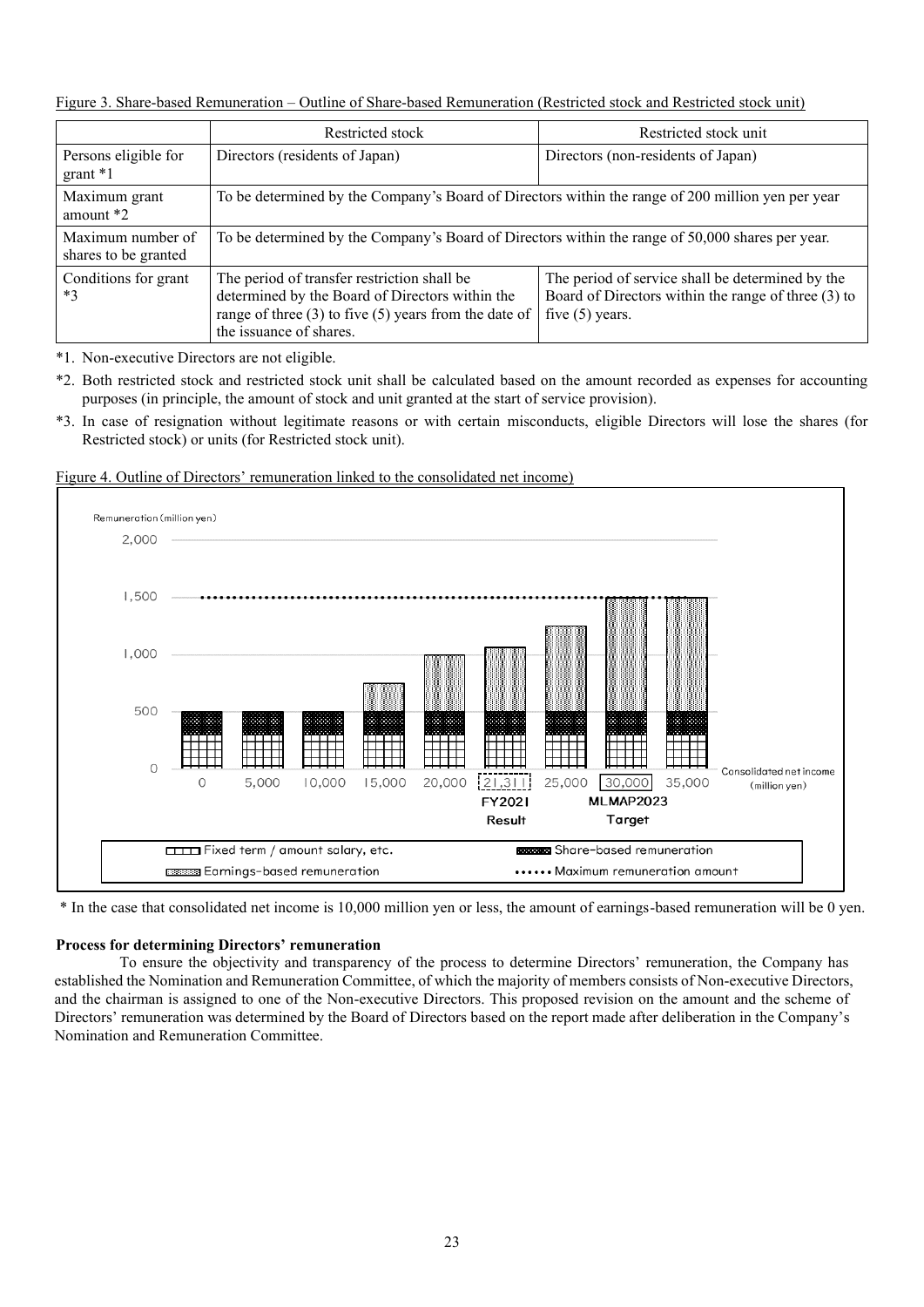#### **Proposal No. 4: Revision of Remuneration Amount for Directors**

In the 75th Ordinary General Meeting of Shareholders held on March 23, 2013, the amount of remuneration of the Company's Directors was approved to be up to 700 million yen per year (including up to 20 million yen for Non-executive Directors whose remuneration will only be base remuneration made up of fixed term/amount salary, etc. without linkage to performance due to the nature of duties), made up of up to 200 million yen in base remuneration such as fixed term/amount salary, etc. and up to 500 million yen and no less than 0 yen in remuneration linked to consolidated net income, and this has remained in place until now.

In order to contribute to the maximization of corporate value, the Company respectfully request that the amount of remuneration of the Company's Directors be revised to be up to 1,300 million yen per year (including up to 40 million yen for Non-executive Directors whose remuneration will only be base remuneration made up of fixed term/amount salary, etc. without linkage to performance), made up of up to 300 million yen in base remuneration such as fixed term/amount salary, etc. and up to 1,000 million yen and no less than 0 yen in remuneration linked to consolidated net income. As applied in the past, this shall not include the employee wages for Directors, who also serve as employees.

The company would like to request that increase in the maximum amount of remuneration linked to consolidated net income based on the current performance, taking consideration into the fact that the maximum amount of remuneration has been reached in previous years. The purpose of this change is to strength incentives for motivating further enhancement of corporate value from the viewpoint of shareholders and to secure talented management personnel regardless of whether in Japan or overseas. Also, the company requests the increase in fixed term/amount salary, etc. including the increase in remuneration for Nonexecutive Directors, which is made to respond to the increase one Directors to further strengthen the management system (Proposal No. 2: Election of Nine (9) Directors), in addition to the purpose of responding to the expanding role expected to the Company's Non-executive Directors in the strengthening of corporate governance and enhancement of corporate value. (See page 21-23 for an overview of the remuneration system.)

The content of the proposed revision of Directors' remuneration is in accordance with the Company's current policy on the determination on the content of individual remuneration, etc. of Directors. It is also deemed to be necessary and reasonable in light of the level of the amount of remuneration, the proportion to Directors' overall remuneration and the number of Directors subject to payment along with comprehensive consideration for the Company's business conditions and other circumstances. Accordingly, the Company considers the contents to be appropriate.

The content of the above proposal was resolved by the Board of Directors based on a report made after deliberation in the Company's Nomination and Remuneration Committee of which the majority of members consists of Non-executive directors, and the chairman is assigned to one of the Non-executive Directors. In this way, the company is convinced that the objectivity and transparency of the determination process and results of the remuneration system have been ensured. Therefore, the specific timing and amount of payment to each director shall be decided by the Board of Directors after consulting with the Nomination and Remuneration Committee within the range of the above maximum amount of remuneration.

The number of Directors, which is currently eight (8) (including three (3) Non-executive Directors), will be nine (9) (including three (3) Non-executive Directors) if Proposal No. 2 "Election of Nine (9) Directors" is approved and adopted as originally proposed.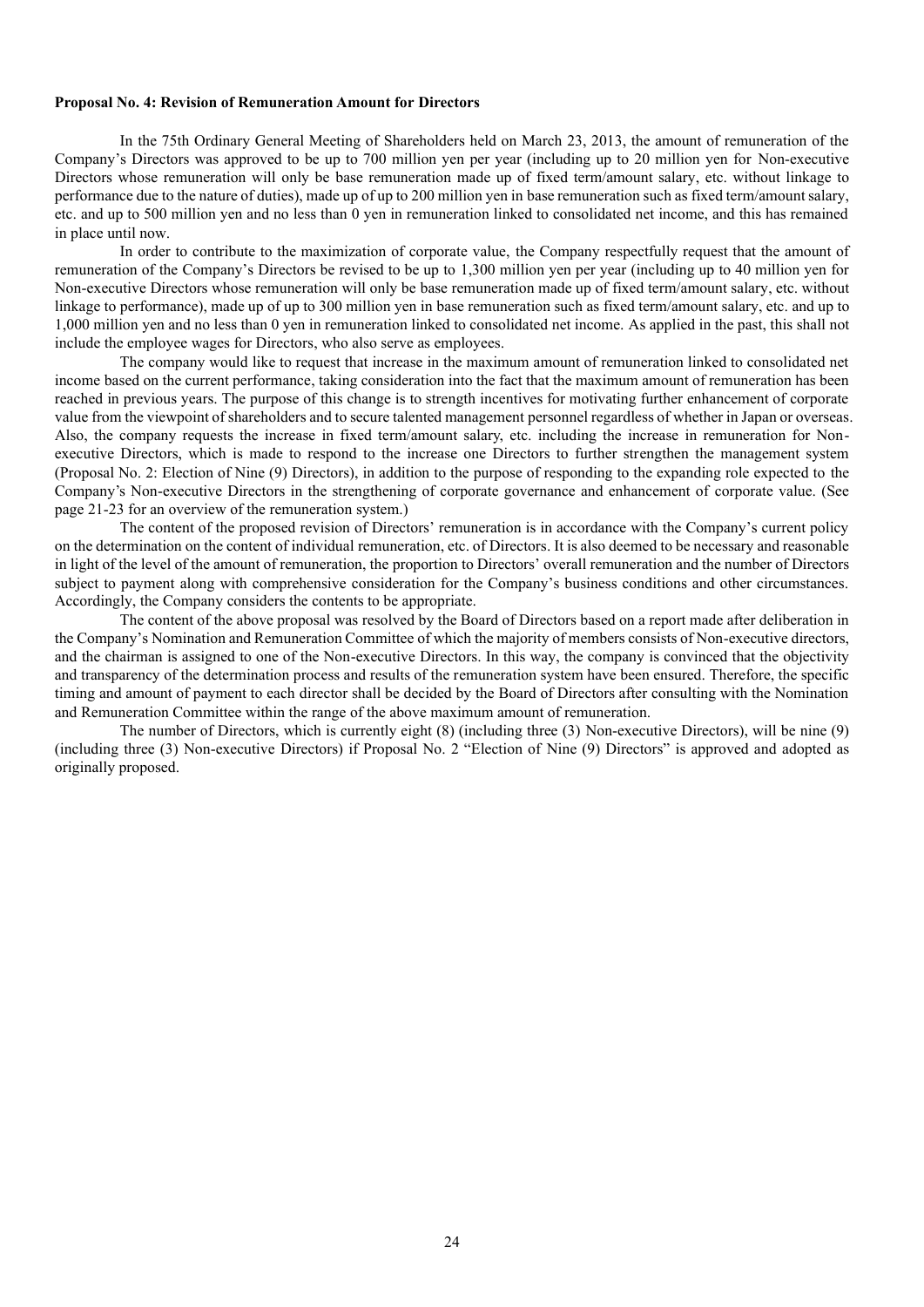#### **Proposal No. 5: Determination of Share-based Remuneration for Directors**

In the 71st Ordinary General Meeting of Shareholders held on March 28, 2009, the remuneration for the Company's Directors provided as a long-term incentive, which is stock compensation-type stock options and allocate them to the Company's Directors (excluding Non-executive Directors) within the range of up to 70 million yen per year separately from basic remuneration and performance-linked remuneration, was approved. A restricted stock remuneration plan and a restricted stock unit remuneration plan (hereinafter collectively referred to as the "Plan") will be newly introduced for the Company's Directors (excluding Non-executive Directors; hereinafter referred to as "Eligible Directors") for the purpose of providing an incentive to Eligible Directors to pursue sustained enhancement of the Company's corporate value, and also proceeding with further sharing of value with shareholders.

In this proposal, the Company requests approval for setting the maximum amount as stipulated below in "I. Overview of Restricted Stock Remuneration Plan" for the restricted stock remuneration plan, and in "II. Overview of Restricted Stock Unit Plan" for the restricted stock unit remuneration plan, separately from the maximum limit on remuneration in Proposal No. 4 for the Meeting. Specific timing of provision and allotment to each Eligible Director shall be determined by the Company's Board of Directors. When the Company's Board of Directors decides on delegated matters, deliberations and reports of the Nomination and Remuneration Committee shall be required.

On the condition that this proposal is approved and adopted, the maximum limit on the previously implemented stock compensation-type stock options will be abolished, and subscription rights to shares as the stock compensation-type stock options will not be issued thereafter.

Delivery of shares based on this proposal shall be made by either of the following methods in accordance with resolution of the Company's Board of Directors.

- 1. Method where issuance of common stock of the Company or disposal of its common stock held by the Company is conducted as remuneration, etc. for Eligible Directors without requiring payment of money or provision of property contributed in kind.
- 2. Method where monetary remuneration claims are provided to Eligible Directors as remuneration, etc., and the Eligible Directors deliver all of the monetary remuneration claims as property contributed in kind and receive issuance of common stock of the Company or disposal of its common stock held by the Company (hereinafter referred to as "delivery of contribution in kind")

While the maximum limit on each number of shares delivered and other conditions under the restricted stock remuneration plan and the restricted stock unit remuneration plan are as stated in "I. Overview of Restricted Stock Remuneration Plan" and "II. Overview of Restricted Stock Unit Remuneration Plan" below, the total number of shares to be delivered shall be up to 50,000 shares and the amount to be paid shall be up to 200 million yen (amount of expense to be recorded in accounting) for the corresponding service provision period of one year under the Plan as a whole. However, if the total number of outstanding shares of the Company increases or decreases due to a reverse share split or a share split (including allotment of shares without contribution), the maximum amount of shares to be delivered shall be adjusted according to the ratio of the reverse share split or share split.

The number of currently serving Eligible Directors is five. If Proposal No. 2 is approved and adopted as originally proposed, the number of Eligible Directors will be six. The overview of the Plan is as follows:

#### I. Overview of Restricted Share-Based Remuneration Plan

Under the restricted stock remuneration plan, Eligible Directors shall receive issuance or disposal of common stock of the Company within the range of up to 50,000 shares and up to 200 million yen per year. However, if the total number of outstanding shares of the Company increases or decreases due to a reverse share split or a share split (including allotment of shares without contribution), the maximum amount of shares to be delivered shall be adjusted according to the ratio of the reverse share split or share split. In the case of delivery of contribution in kind, the amount to be paid in per share for the issuance or disposal is determined on the basis of the closing price of common stock of the Company on the Tokyo Stock Exchange on the business day before the date when the Board of Directors meeting of the Company resolved and adopted relevant agenda within a range that is not particularly advantageous to Eligible Directors (if there is no closing price on such date, the closing price on the closest preceding trading day).

Furthermore, in delivering shares with transfer restrictions (hereinafter referred to as "restricted shares") in accordance with this proposal, an agreement on allotment of shares with transfer restrictions (hereinafter referred to as the "Allotment Agreement") shall be entered into between the Company and an Eligible Director.

- (1) Eligible Directors shall not transfer, create a security interest on, or otherwise dispose of shares of common stock of the Company allotted under the Allotment Agreement (hereinafter referred to the "Allotted Shares") during a period (hereinafter referred to as the "Restriction Period") of three to five years to be determined by the Company's Board of Directors (hereinafter referred to as the "Restriction").
- (2) If an Eligible Director loses his/her position as Director of the Company or any other position determined by the Company's Board of Directors before the expiration of a period determined by the Board of Directors (hereinafter referred to as the "Service Provision Period"), the Company shall acquire, by rights, the Allotted Shares without contribution unless there is any reason that the Board of Directors deems justifiable.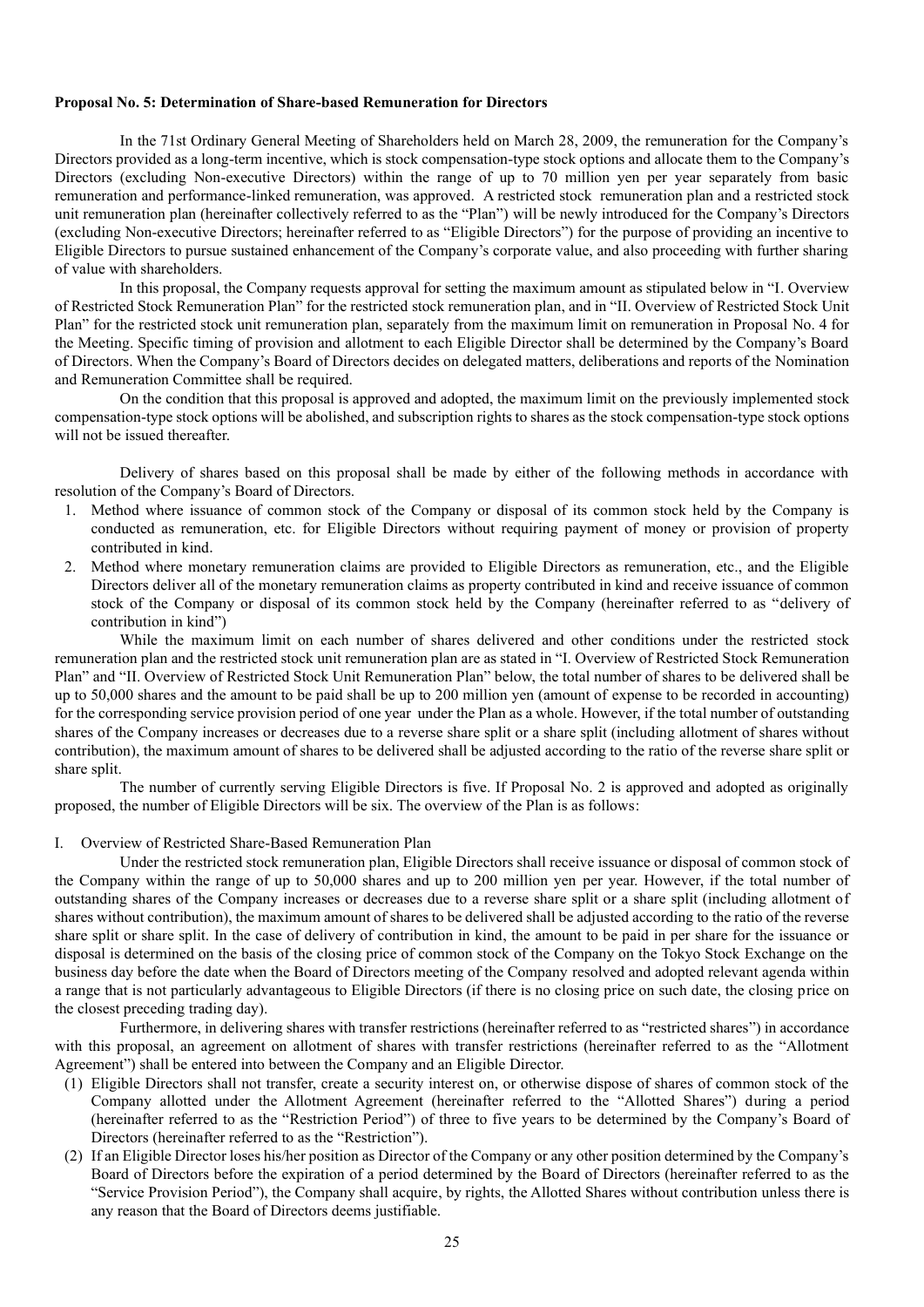- (3) On the condition that an Eligible Director remains in the position specified in (2) above during the Service Provision Period, the Company shall lift the Restriction on all the Allotted shares at the expiration of the Restriction Period. However, if the Eligible Director loses his/her position as provided in (2) above before the expiration of the Service Provision Period due to the reason the Board of Directors of the Company deems justifiable, which is specified in (2) above, the Company shall rationally adjust the number of the Allotted Shares on which the Restriction is to be lifted, and the timing of lifting the Restriction as needed.
- (4) The Company shall acquire, by rights, without contribution the Allotted Shares on which the Restriction has not been lifted at the expiration of the Restriction Period in accordance with the provision of (3) above.
- (5) If an Eligible Director violates any laws or regulations, internal rules or the Allotment Agreement, or falls under any other event determined by the Company's Board of Directors as an event for which it is reasonable to acquire, by rights, the Allotted Shares without contribution, during the Restriction Period, the Company shall acquire, by rights, the Allotted Shares without contribution.
- (6) Notwithstanding the provision of (1) above, if a merger agreement in which the Company is the disappearing company, a share exchange agreement or share transfer plan in which the Company becomes a wholly owned subsidiary, or any other matter regarding reorganization, etc. is approved at the General Meeting of Shareholders of the Company (if approval by the General Meeting of Shareholders of the Company is not required for the reorganization, or so, the Board of Directors of the Company shall approve), during the Restriction Period, the Company shall lift the Restriction or acquire, by rights, the Allotted Shares without contribution in the number of shares that is reasonably determined by resolution of the Board of Directors in light of the period from the start date of the Service Provision Period to the date of approval for the reorganization, or so, prior to the effective date of the reorganization.
- (7) In the case stipulated in (6) above, when the Restriction is lifted on the Allotted Shares, the Company shall acquire, by rights, the Allotted Shares without contribution on which the Restriction has not yet been lifted at the time immediately after the Restriction is lifted in accordance with the provision of (6) above.
- II. Overview of Restricted Stock Unit Remuneration Plan
- (1) Details of restricted stock unit remuneration plan

The Company shall deliver shares to Eligible Directors after the expiration of the applicable Service Provision Period in accordance with resolution of its Board of Directors for determining issuance of shares or disposal of treasury stock to deliver its common stock (hereinafter referred to as the "resolution of the Board of Directors on delivery") by the calculation method stipulated below (Note 1). The Service Provision Period shall be a period to be determined by the Company's Board of Directors between three to five years.

As for common stock of the Company and money provided by the Company as remuneration to Eligible Directors under the restricted stock unit remuneration plan, the number of shares to be delivered shall be up to 50,000 shares per year and the amount to be granted shall be up to 200 million yen per year (amount of expense to be recorded in accounting) (Note 2) (Note 3) (Note 4).

(2) Other conditions, etc.

If an Eligible Director violates any laws or regulations, or internal rules, or falls under any other event determined by the Company's Board of Directors as an event for which it is reasonable to cause a loss of the right to receive delivery of shares, he/she shall lose the right to receive the delivery of common stock of the Company.

If an Eligible Director loses his/her position determined by the Company's Board of Director due to any reason the Board of Directors deems justifiable, the Company may, at its option, (a) deliver shares of its common stock in the number that is reasonably determined by resolution of the Board of Directors on delivery within a range of the maximum amount in (2) above, or (b) pay money in the amount calculated by multiplying the closing price of common stock of the Company in ordinary trading on the date of leaving his/her position (if there is no closing price on such date, the closing price on the closest preceding trading day) by the number of shares that is reasonably adjusted according to his/her tenure during the Service Provision Period.

- (Note 1) If an Eligible Director leaves his/her position due to his/her death during the applicable period, the timing of paying remuneration shall be no later than three months from the date of leaving his/her position, and money shall be paid to the heir who is the successor of the Eligible Director. In addition, if a merger agreement in which the Company is the disappearing company, a share exchange agreement or share transfer plan in which the Company becomes a wholly owned subsidiary, any other matter regarding reorganization, or so, is approved at the General Meeting of Shareholders of the Company (if approval by the General Meeting of Shareholders of the Company is not required for the reorganization, or so, the Board of Directors of the Company shall approve), during the applicable Service Provision Period (however, this is limited to cases where the effective date of the reorganization, or so. is slated to come prior to the date of share delivery under the Plan), the timing of paying remuneration shall be no later than three months from the date of the approval, and money shall be paid to the Eligible Director.
- (Note 2) If the total number of outstanding shares of the Company increases or decreases due to a reverse share split or a share split (including allotment of shares without contribution), the maximum amount shall be adjusted according to the ratio of the reverse share split or share split.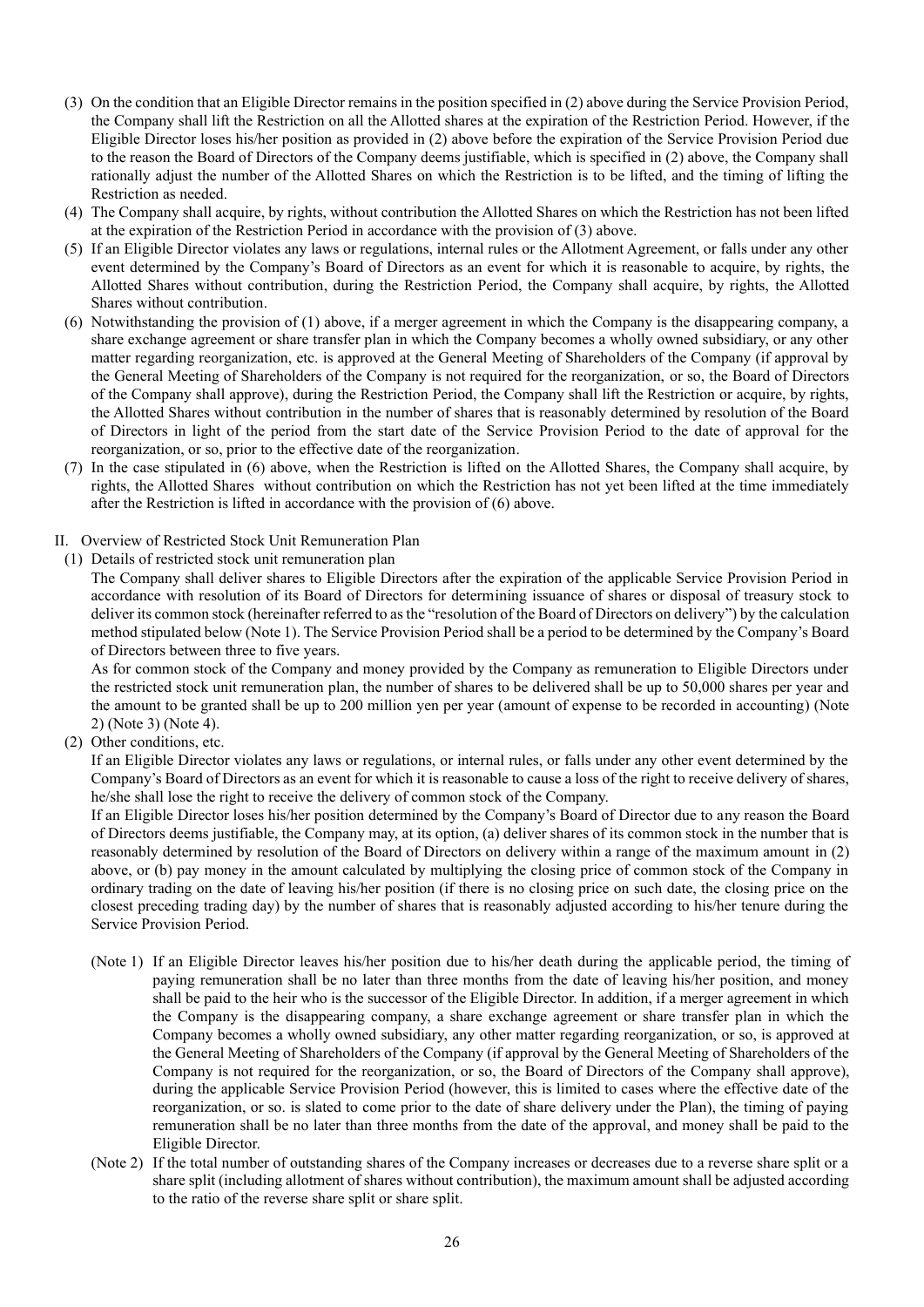- (Note 3) In the case of the restricted stock unit remuneration plan, expenses are recorded during a period including the date of granting the right, instead of at the time of delivering shares, and the corresponding maximum limit on remuneration per year is applied.
- (Note 4) If an Eligible Director leaves his/her position due to his/her death during the applicable period, money equivalent to the amount of share-based remuneration shall be paid, as provided for in Note 1 above. In this case, the closing price of common stock of the Company in ordinary trading on the date of leaving his/her position (if there is no closing price on such date, the closing price on the closest preceding trading day) shall be multiplied. In addition, any matter regarding reorganization, etc. is approved at the General Meeting of Shareholders of the Company (if approval by the General Meeting of Shareholders of the Company is not required for the reorganization, or so, by the Board of Directors of the Company), during the applicable Service Provision Period, money equivalent to the amount of share-based remuneration shall be paid, as provided for in Note 1 above. In this case, the closing price of common stock of the Company in ordinary trading on the date of the approval (if there is no closing price on such date, the closing price on the closest preceding trading day) shall be multiplied.

#### [Reason why it is reasonable to deliver shares under the Plan]

The Plan is to deliver restricted shares under the restricted stock remuneration plan, and deliver common stock of the Company after the predetermined Service Provision Period under the restricted stock unit remuneration plan, to Eligible Directors, for the purpose of providing an incentive to Eligible Directors to pursue sustained enhancement of the Company's corporate value, and also proceeding with further sharing of value with shareholders.

The Company established the policy on decisions on the content of individual remuneration, or so for Directors at the Company's Board of Directors meeting held on December 21, 2021. The content of share-based remuneration in accordance with this proposal is necessary and reasonable, reflecting the policy. In addition, as the ratio of the maximum limit of the number of shares to be issued or disposed of corresponding to the Service Provision Period of one year in accordance with this proposal to the total number of outstanding shares (as of December 31, 2021) is 0.1%, the dilution ratio is immaterial.

Therefore, the Company is convinced that the content of this proposal is appropriate.

The content of the above proposal was determined by the Board of Directors based on a report made after deliberation in the Company's Nomination and Remuneration Committee that has a majority of members made up of Non-executive Directors and is chaired by an Non-executive Director.

#### (Reference)

The Company plans to introduce a similar restricted stock remuneration plan and restricted stock unit remuneration plan for its corporate officers.